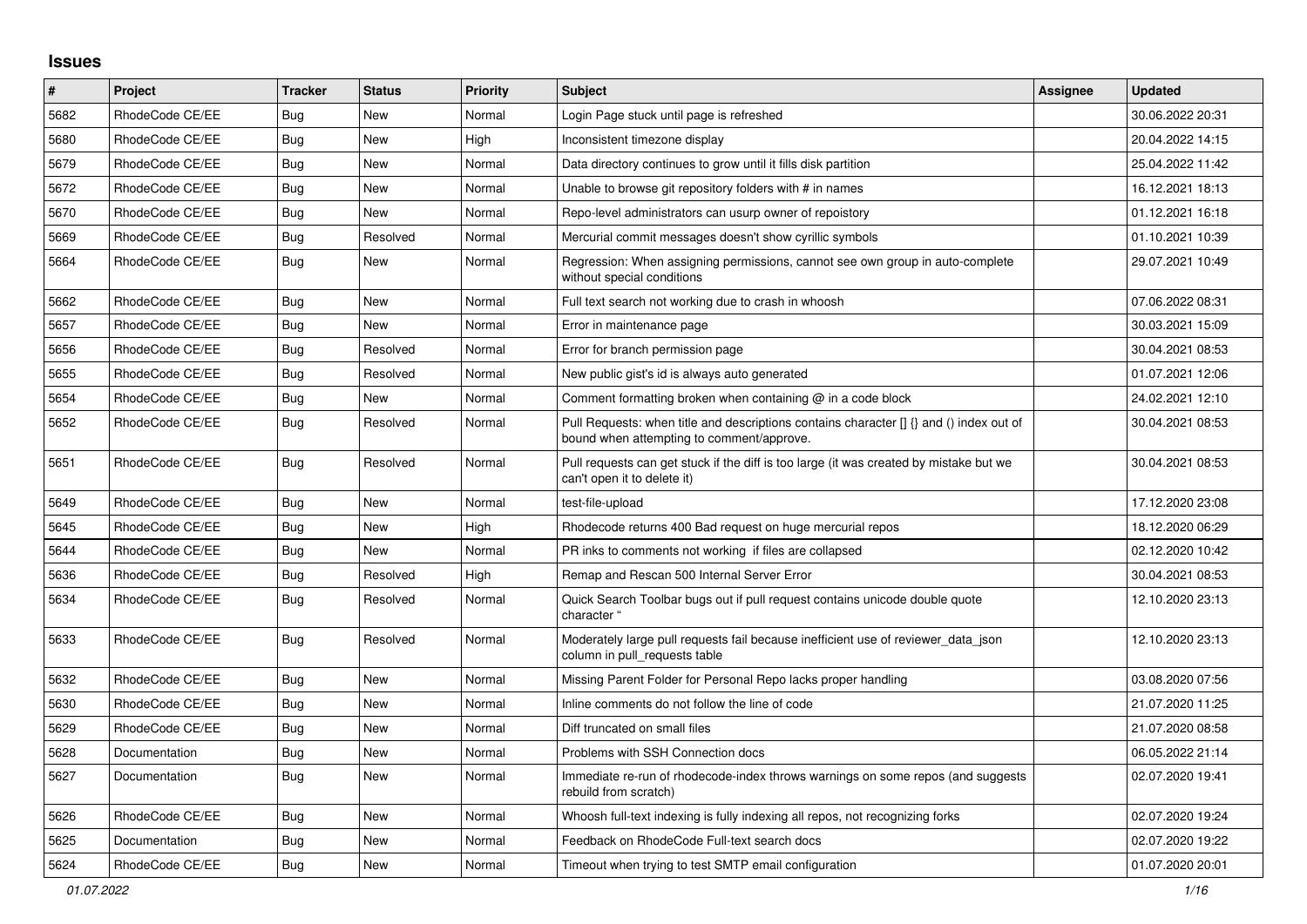| $\pmb{\#}$ | Project         | <b>Tracker</b> | <b>Status</b> | <b>Priority</b> | <b>Subject</b>                                                                                  | <b>Assignee</b> | <b>Updated</b>   |
|------------|-----------------|----------------|---------------|-----------------|-------------------------------------------------------------------------------------------------|-----------------|------------------|
| 5623       | RhodeCode CE/EE | <b>Bug</b>     | Resolved      | Normal          | Credentials for remote repository URL leaking in Repository Header                              |                 | 22.07.2020 00:47 |
| 5622       | RhodeCode CE/EE | <b>Bug</b>     | Resolved      | High            | Upgrade from 4.18.3 to 4.19.3 broke all PRs                                                     |                 | 28.07.2020 16:44 |
| 5621       | RhodeCode CE/EE | Bug            | Resolved      | Urgent          | LDAP + User Groups authentication plugin not working after upgrade to 4.19.x                    |                 | 15.06.2020 17:56 |
| 5620       | RhodeCode CE/EE | Bug            | Resolved      | Normal          | Regression of mail rendering in Thunderbird                                                     |                 | 15.06.2020 16:45 |
| 5619       | RhodeCode CE/EE | <b>Bug</b>     | Resolved      | Normal          | Setting Landing Commit to SVN Trunk results in Files tab hitting a 404                          |                 | 04.06.2020 23:51 |
| 5612       | RhodeCode CE/EE | Bug            | New           | Low             | CPU cores getting maxed out by VCSServer on Repository Size request                             |                 | 03.10.2021 23:25 |
| 5610       | RhodeCode CE/EE | Bug            | Resolved      | Normal          | Files navigation looses the at= <name> marker</name>                                            | Daniel D        | 03.10.2021 23:23 |
| 5608       | RhodeCode CE/EE | Bug            | Resolved      | High            | svn+ssh user set incorrectly                                                                    | Daniel D        | 31.03.2020 18:21 |
| 5606       | RhodeCode CE/EE | <b>Bug</b>     | Resolved      | High            | SVN + ssh subdirectory failure                                                                  | Daniel D        | 09.04.2020 03:29 |
| 5605       | RhodeCode CE/EE | <b>Bug</b>     | Resolved      | Normal          | Cannot set subversion compatibility to 1.10                                                     |                 | 30.03.2020 17:27 |
| 5604       | RhodeCode CE/EE | <b>Bug</b>     | Resolved      | High            | Search error on second result page                                                              | Daniel D        | 30.03.2020 16:01 |
| 5599       | RhodeCode CE/EE | <b>Bug</b>     | Resolved      | Normal          | SVN navigation to trunk fails                                                                   | Daniel D        | 04.04.2020 11:21 |
| 5598       | Documentation   | Bug            | New           | Low             | Typo in force delete command                                                                    |                 | 19.03.2020 20:10 |
| 5596       | RhodeCode CE/EE | <b>Bug</b>     | Resolved      | Normal          | Pull Request duplicated after description edit                                                  |                 | 14.04.2020 13:28 |
| 5594       | RhodeCode CE/EE | <b>Bug</b>     | Resolved      | Normal          | Credentials in Repository Settings for Pull requests are exposed                                |                 | 28.05.2020 20:25 |
| 5590       | RhodeCode CE/EE | <b>Bug</b>     | New           | Normal          | Pull Request creation takes 2 minutes                                                           |                 | 28.05.2020 20:48 |
| 5588       | RhodeCode CE/EE | <b>Bug</b>     | New           | Normal          | wrong rendering of issue tracker pattern                                                        |                 | 29.01.2020 11:24 |
| 5587       | RhodeCode CE/EE | <b>Bug</b>     | Resolved      | Normal          | Broken metatags in 4.18.1                                                                       | Marcin Lulek    | 29.01.2020 11:46 |
| 5579       | RhodeCode CE/EE | Bug            | Resolved      | Normal          | JS bug when a commit message can be parsed as a number                                          | Daniel D        | 20.01.2020 10:04 |
| 5576       | RhodeCode CE/EE | Bug            | Resolved      | High            | Hosting many repositories                                                                       | Craig Fairhurst | 12.02.2020 12:55 |
| 5575       | RhodeCode CE/EE | <b>Bug</b>     | Resolved      | Low             | Filtering username containing '-' does not work in Admin audit log panel                        |                 | 20.01.2020 10:04 |
| 5573       | RhodeCode CE/EE | <b>Bug</b>     | Resolved      | Normal          | Wrong notification Base Url for Email-Integrations                                              |                 | 16.01.2020 08:53 |
| 5571       | RhodeCode CE/EE | <b>Bug</b>     | Resolved      | Normal          | redmine does not work with firefox any more                                                     |                 | 25.10.2019 12:38 |
| 5570       | RhodeCode CE/EE | Bug            | New           | Normal          | Remap repositories always fail in RhodeCode community                                           |                 | 04.10.2019 14:50 |
| 5569       | RhodeCode CE/EE | <b>Bug</b>     | Resolved      | Normal          | SshWrapper error                                                                                |                 | 21.01.2020 02:02 |
| 5567       | RhodeCode CE/EE | Bug            | Resolved      | High            | Error after PR was updated                                                                      |                 | 20.01.2020 10:04 |
| 5561       | RhodeCode CE/EE | <b>Bug</b>     | Resolved      | Normal          | PR diff doesn't update when target changes                                                      |                 | 21.05.2020 11:53 |
| 5560       | RhodeCode CE/EE | <b>Bug</b>     | Resolved      | High            | Check all permission API function to flush caches for auth_perms                                |                 | 08.06.2021 23:56 |
| 5559       | RhodeCode CE/EE | Bug            | New           | Normal          | Timezone handling issue on repos list                                                           |                 | 07.07.2019 22:19 |
| 5558       | RhodeCode CE/EE | <b>Bug</b>     | Resolved      | Low             | Commit compare window covers text                                                               |                 | 08.07.2019 18:12 |
| 5557       | RhodeCode CE/EE | Bug            | Resolved      | Normal          | Consider removing slashes from the RSS feed names                                               |                 | 31.10.2019 19:54 |
| 5556       | RhodeCode CE/EE | <b>Bug</b>     | New           | Normal          | After upgrade RhodeCode Enterprise, pull request via API adds repo owner as<br>default reviewer |                 | 01.01.2020 13:09 |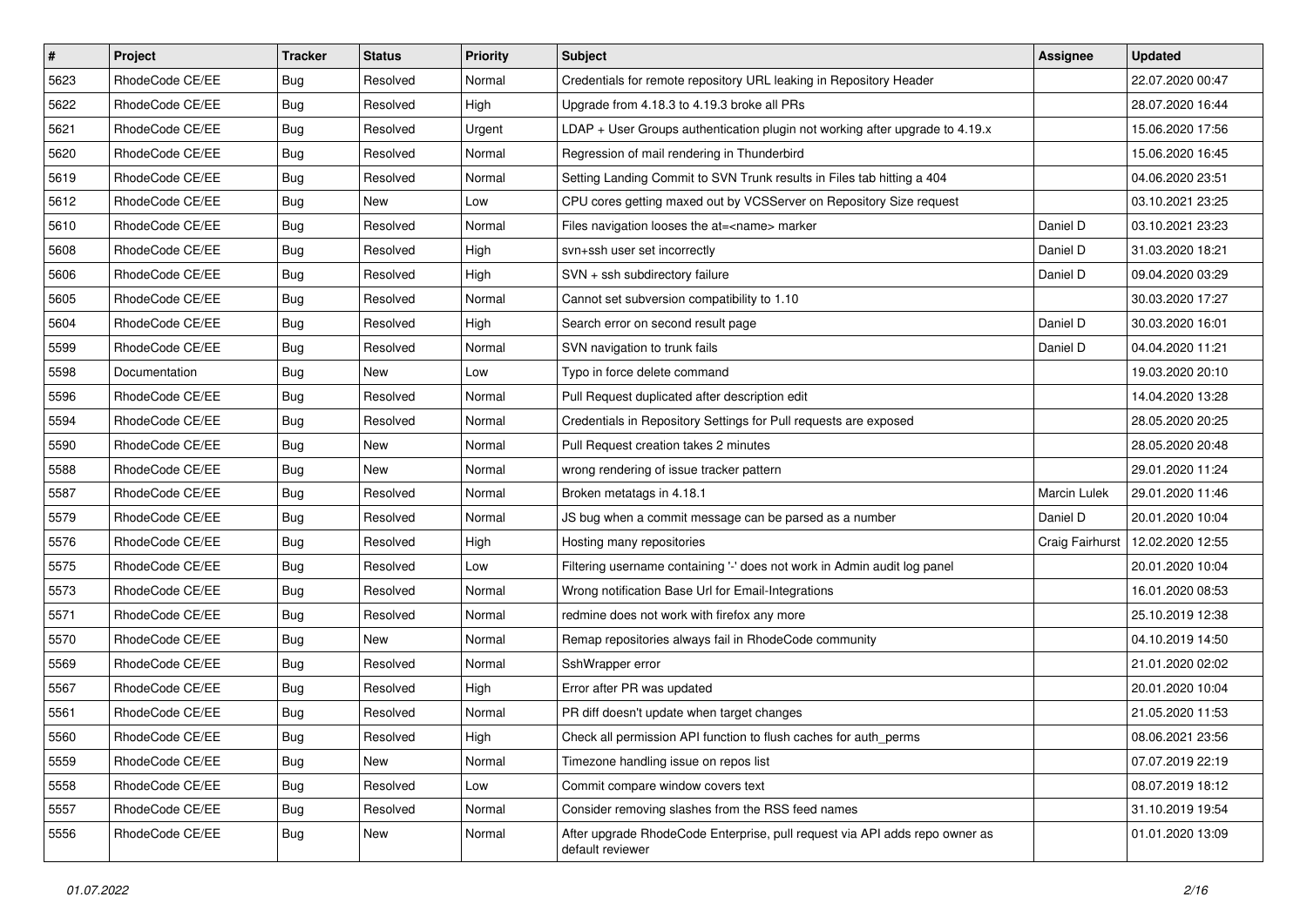| $\pmb{\#}$ | Project                | <b>Tracker</b> | <b>Status</b> | <b>Priority</b> | <b>Subject</b>                                                                                                    | <b>Assignee</b>    | <b>Updated</b>   |
|------------|------------------------|----------------|---------------|-----------------|-------------------------------------------------------------------------------------------------------------------|--------------------|------------------|
| 5555       | RhodeCode CE/EE        | <b>Bug</b>     | Resolved      | Normal          | Making Repository Public does not update the Default User Permissions                                             |                    | 28.05.2020 20:26 |
| 5553       | RhodeCode CE/EE        | Bug            | New           | Normal          | Exceptions Tracker - Exception ID: 140095575901360 after upgrade to the lastes<br>version                         | Thierry<br>Wynsdau | 10.07.2019 10:33 |
| 5551       | Documentation          | Bug            | New           | Normal          | Mention LargeFile and LFS in the Backup page                                                                      |                    | 21.04.2019 20:58 |
| 5550       | RhodeCode CE/EE        | Bug            | New           | Normal          | 500 Internal Server Error   The server has either erred or is incapable of performing<br>the requested operation. |                    | 18.04.2019 17:12 |
| 5547       | RhodeCode CE/EE        | Bug            | New           | Normal          | UI not consistent between Firefox and Chrome                                                                      |                    | 01.03.2019 23:35 |
| 5545       | RhodeCode CE/EE        | Bug            | <b>New</b>    | Normal          | Merge commit to contain the username/reponame of the origin                                                       |                    | 28.02.2019 13:46 |
| 5540       | RhodeCode CE/EE        | <b>Bug</b>     | New           | Normal          | Rhode Code 4.15.2 VCS Caching(?) behaviour                                                                        |                    | 25.02.2019 17:01 |
| 5538       | RhodeCode CE/EE        | <b>Bug</b>     | New           | Normal          | internal server error (UnicodeDecodeError) during rhodecode-index request                                         |                    | 20.02.2019 14:43 |
| 5535       | RhodeCode Control      | <b>Bug</b>     | New           | Normal          | improper rollback on upgrade failure                                                                              |                    | 09.02.2019 21:12 |
| 5531       | <b>RhodeCode Tools</b> | <b>Bug</b>     | New           | Normal          | rhodecode-index: default cli opts overwrite given mapping file                                                    |                    | 17.07.2020 17:36 |
| 5530       | RhodeCode CE/EE        | Bug            | Resolved      | Normal          | Email integration has incorrect url                                                                               |                    | 09.02.2019 10:33 |
| 5528       | RhodeCode CE/EE        | <b>Bug</b>     | Resolved      | High            | Empty Unicode file causes the PR to return HTTP 500                                                               |                    | 28.02.2019 13:52 |
| 5524       | RhodeCode CE/EE        | <b>Bug</b>     | New           | High            | Cannot log into RhodeCode anymore                                                                                 |                    | 15.01.2019 17:08 |
| 5523       | RhodeCode CE/EE        | Bug            | Resolved      | High            | user from AD is asked to change his password when logs in.                                                        | Thierry<br>Wynsdau | 28.05.2020 20:28 |
| 5522       | RhodeCode CE/EE        | Bug            | Resolved      | Low             | vcsserver fails when url contains extra "/"                                                                       |                    | 28.02.2019 13:52 |
| 5521       | RhodeCode CE/EE        | Bug            | Resolved      | Normal          | Proxing SVN http requests does not work when using prefix for rhodecode.                                          |                    | 28.02.2019 13:52 |
| 5519       | RhodeCode CE/EE        | <b>Bug</b>     | New           | High            | User unable to fork the repo despite setting Repository Forking to Disabled                                       |                    | 11.12.2018 22:21 |
| 5518       | RhodeCode CE/EE        | Bug            | Resolved      | Normal          | Zero-sized files in /rhodecode/config/rcextensions/examples                                                       |                    | 21.01.2020 02:18 |
| 5517       | RhodeCode CE/EE        | <b>Bug</b>     | Resolved      | Urgent          | Problem with upgrading to Community-4.15                                                                          |                    | 11.12.2018 06:32 |
| 5515       | RhodeCode CE/EE        | <b>Bug</b>     | Resolved      | Normal          | PR default reviewer is incorrect                                                                                  |                    | 28.02.2019 13:52 |
| 5513       | RhodeCode CE/EE        | <b>Bug</b>     | Resolved      | High            | Gist: GitHub flavoured markdown gist creation fails                                                               |                    | 07.07.2019 22:21 |
| 5512       | RhodeCode CE/EE        | <b>Bug</b>     | New           | Normal          | Show commit phase in summary view                                                                                 |                    | 09.11.2018 21:37 |
| 5510       | RhodeCode CE/EE        | Bug            | New           | High            | AssertionError: unexpected parameters: user_agent & hook_type                                                     |                    | 31.07.2021 11:14 |
| 5509       | RhodeCode CE/EE        | Bug            | New           | Normal          | Remove `!important attributes` from UI elements                                                                   |                    | 07.12.2018 07:40 |
| 5507       | RhodeCode CE/EE        | <b>Bug</b>     | Resolved      | Normal          | Markdown rendering needs improvement                                                                              |                    | 15.08.2019 15:40 |
| 5506       | RhodeCode CE/EE        | Bug            | New           | Normal          | Web UI fonts are not looking good and is difficult to read for people with low vision                             |                    | 26.10.2018 09:38 |
| 5505       | RhodeCode CE/EE        | Bug            | Resolved      | Normal          | Notification emails from RhodeCode is garbled in Outlook 2016 web client                                          |                    | 07.12.2018 09:49 |
| 5502       | RhodeCode CE/EE        | Bug            | Resolved      | High            | 500 error when using multiple custom branch permissions                                                           |                    | 07.12.2018 09:49 |
| 5501       | RhodeCode Control      | Bug            | New           | Normal          | rccontrol throwing rccontrol.lib.exceptions.SupervisorFailedToStart                                               |                    | 19.05.2022 19:32 |
| 5500       | RhodeCode CE/EE        | Bug            | New           | Normal          | How to enable/set "RC_SKIP_HOOKS" to disable svn hooks?                                                           |                    | 02.10.2018 07:45 |
| 5494       | RhodeCode CE/EE        | <b>Bug</b>     | New           | Normal          | rccontrol's python package management causes slow VCS SSH                                                         |                    | 02.04.2019 11:56 |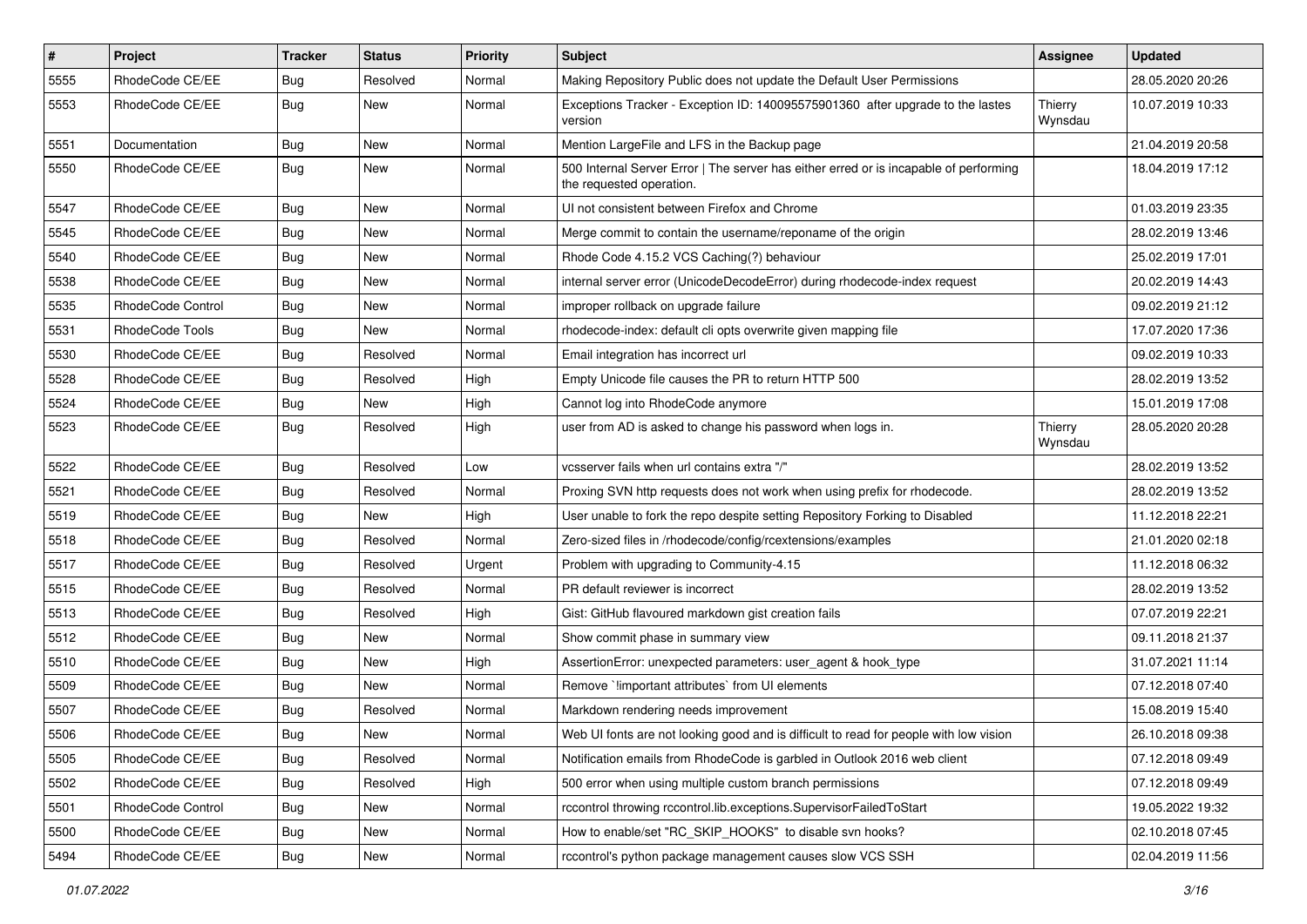| $\vert$ # | Project              | <b>Tracker</b> | <b>Status</b> | <b>Priority</b> | <b>Subject</b>                                                                                                                                                                       | <b>Assignee</b> | <b>Updated</b>   |
|-----------|----------------------|----------------|---------------|-----------------|--------------------------------------------------------------------------------------------------------------------------------------------------------------------------------------|-----------------|------------------|
| 5492      | RhodeCode CE/EE      | Bug            | New           | Normal          | VCSServer + SVN 1.10                                                                                                                                                                 |                 | 26.07.2018 15:01 |
| 5490      | RhodeCode CE/EE      | Bug            | Resolved      | Normal          | Changes to repo group permissions via API are not audit logged                                                                                                                       |                 | 28.02.2019 13:52 |
| 5489      | RhodeCode CE/EE      | Bug            | Resolved      | High            | grant_user_permission_to_repo_group API call fails to set permissions on child<br>repos                                                                                              |                 | 11.07.2018 09:57 |
| 5482      | RhodeCode CE/EE      | Bug            | Resolved      | Normal          | Changing a repo's 'Remote pull uri' in its Settings fails with 'No repo type specified'                                                                                              |                 | 31.10.2018 08:37 |
| 5475      | RhodeCode CE/EE      | Bug            | New           | Normal          | Unable to locate user in OpenLDAP directory via Idaps                                                                                                                                |                 | 08.06.2018 20:06 |
| 5471      | RhodeCode CE/EE      | Bug            | New           | Normal          | Webhook integration failing: need more than 3 values to unpack                                                                                                                       |                 | 01.06.2018 02:26 |
| 5462      | RhodeCode CE/EE      | <b>Bug</b>     | <b>New</b>    | Normal          | create_repo api fails with celery enabled                                                                                                                                            |                 | 10.07.2018 17:49 |
| 5461      | RhodeCode CE/EE      | <b>Bug</b>     | Resolved      | Normal          | Changes to user group permissions via API are not audit logged                                                                                                                       |                 | 30.08.2018 09:47 |
| 5460      | RhodeCode CE/EE      | Bug            | <b>New</b>    | Low             | Repo creation stuck when remote clone returns partial http code 500                                                                                                                  |                 | 06.07.2018 19:14 |
| 5457      | RhodeCode CE/EE      | <b>Bug</b>     | Resolved      | Normal          | Internal server error on full-text search settings page with Elasticsearch                                                                                                           |                 | 16.04.2018 09:08 |
| 5450      | RhodeCode Tools      | Bug            | New           | Normal          | rhodecode-api get license info no longer works                                                                                                                                       |                 | 17.07.2018 15:01 |
| 5444      | RhodeCode CE/EE      | <b>Bug</b>     | Resolved      | Normal          | Error while creating a pull request on a Mercurial repository                                                                                                                        |                 | 17.04.2018 22:29 |
| 5439      | Documentation        | Bug            | New           | Low             | JIRA Integration description: Wrong sample link                                                                                                                                      |                 | 14.02.2018 14:25 |
| 5436      | RhodeCode CE/EE      | Bug            | Resolved      | High            | Unable To Open Pull Request in 4.11.2                                                                                                                                                |                 | 14.02.2018 11:14 |
| 5434      | RhodeCode CE/EE      | Bug            | Resolved      | Immediate       | Locale problem                                                                                                                                                                       |                 | 01.10.2021 09:51 |
| 5433      | RhodeCode CE/EE      | Bug            | Resolved      | High            | RhodeCode Community 4.11 doesn't handle HG largefiles extension                                                                                                                      |                 | 01.02.2018 20:08 |
| 5414      | RhodeCode CE/EE      | Bug            | <b>New</b>    | High            | When Opening New Pull Request, Target Revision Default Is Undesireable                                                                                                               |                 | 11.04.2018 23:20 |
| 5412      | RhodeCode CE/EE      | Bug            | Resolved      | Normal          | Webhook for "pullrequest commented" event returns incomplete data                                                                                                                    |                 | 27.02.2018 18:00 |
| 5410      | RhodeCode CE/EE      | Bug            | New           | Normal          | After converting to CE, we get the following error when trying to view some repos in<br>the UI: "UnicodeDecodeError: 'ascii' codec can't decode byte" (full error in<br>Description) |                 | 25.01.2018 20:45 |
| 5406      | RhodeCode CE/EE      | Bug            | <b>New</b>    | Normal          | <b>Installer Fails</b>                                                                                                                                                               |                 | 01.12.2017 11:52 |
| 5405      | RhodeCode CE/EE      | Bug            | New           | Normal          | Add repository from UI leads to HTTP/404                                                                                                                                             |                 | 28.11.2017 11:39 |
| 5399      | RhodeCode CE/EE      | <b>Bug</b>     | In Progress   | High            | Issues with Git LFS integration                                                                                                                                                      |                 | 07.07.2019 22:21 |
| 5381      | RhodeCode CE/EE      | <b>Bug</b>     | Resolved      | Normal          | Email integration changeset links invalid                                                                                                                                            |                 | 06.09.2017 12:29 |
| 5380      | RhodeCode CE/EE      | Bug            | Resolved      | Normal          | repo commits pageintion error                                                                                                                                                        |                 | 06.09.2017 19:16 |
| 5379      | RhodeCode CE/EE      | Bug            | Resolved      | Normal          | Journal RSS feed errors                                                                                                                                                              |                 | 01.09.2017 16:40 |
| 5376      | RhodeCode CE/EE      | Bug            | Resolved      | Normal          | error: pretxnchangegroup.acl hook failed: acl: user "" denied on branch "default"                                                                                                    |                 | 16.08.2017 19:45 |
| 5371      | RhodeCode CE/EE      | Bug            | New           | Normal          | Comment times in Pull Requests are off by 1 day                                                                                                                                      |                 | 10.04.2018 15:11 |
| 5348      | Documentation        | Bug            | New           | Normal          | Uninstall documentaion missing some steps                                                                                                                                            |                 | 06.07.2017 10:25 |
| 5347      | Documentation        | <b>Bug</b>     | New           | Normal          | Post Install steps should include Apache or Nginx setup.                                                                                                                             |                 | 06.07.2017 10:23 |
| 5342      | RhodeCode Appenlight | Bug            | New           | Low             | Broken link [Applications Modify application]                                                                                                                                        |                 | 21.06.2017 21:21 |
| 5337      | RhodeCode CE/EE      | <b>Bug</b>     | Resolved      | Normal          | Possible memory leak after few Git Pull Requests                                                                                                                                     |                 | 08.08.2017 13:08 |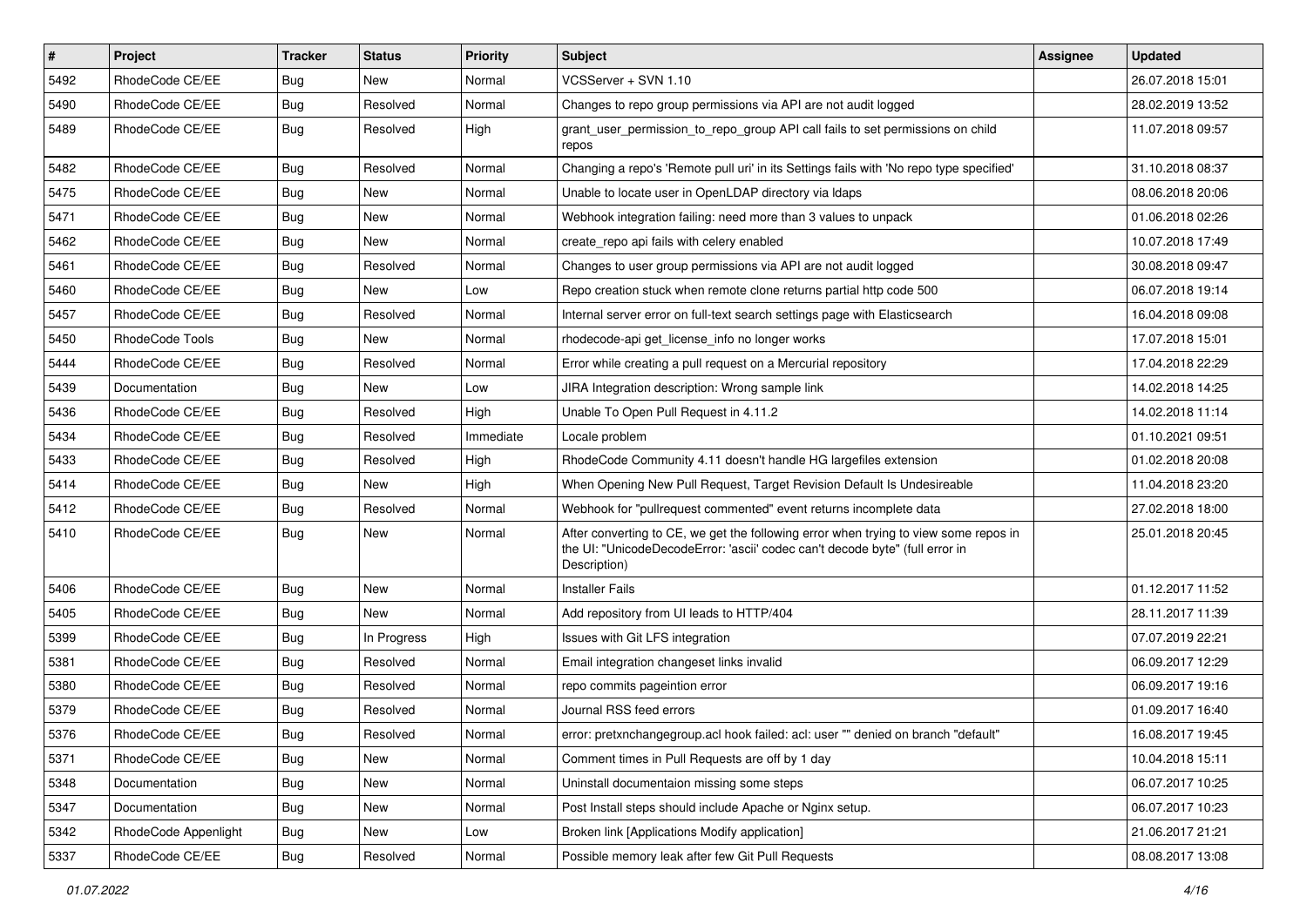| #    | Project         | <b>Tracker</b> | <b>Status</b> | <b>Priority</b> | <b>Subject</b>                                                                                                       | <b>Assignee</b>              | <b>Updated</b>   |
|------|-----------------|----------------|---------------|-----------------|----------------------------------------------------------------------------------------------------------------------|------------------------------|------------------|
| 5304 | RhodeCode CE/EE | Bug            | Resolved      | Normal          | Email template not correct                                                                                           |                              | 31.10.2018 08:36 |
| 5297 | RhodeCode CE/EE | Bug            | Resolved      | Normal          | Locale fails on a SuSE system                                                                                        |                              | 31.10.2018 08:36 |
| 5277 | RhodeCode CE/EE | Bug            | Resolved      | Normal          | table id=user_list_table - Ajax error                                                                                |                              | 13.04.2017 01:04 |
| 5266 | RhodeCode CE/EE | Bug            | Resolved      | Normal          | Validate if changes in target branches get's propagated on Pull request updates                                      |                              | 05.04.2017 18:10 |
| 5259 | RhodeCode CE/EE | Bug            | Resolved      | Normal          | user-journal storage changes                                                                                         |                              | 12.04.2017 00:04 |
| 5257 | RhodeCode CE/EE | Bug            | New           | Normal          | Git repository with big binary file provokes error and strange behavior/memory leak<br>of RH.                        | Marcin<br>Kuzminski<br>[CTO] | 23.03.2017 22:02 |
| 5248 | Documentation   | Bug            | New           | Normal          | Installation of rhodecode-tools                                                                                      |                              | 16.03.2017 16:35 |
| 5227 | RhodeCode CE/EE | Bug            | <b>New</b>    | Normal          | 400 during a svn checkout, file with special chars                                                                   |                              | 23.02.2017 17:43 |
| 5218 | RhodeCode CE/EE | Bug            | New           | Normal          | 500 when forking repository, when using special chars in password.                                                   |                              | 19.02.2017 21:46 |
| 5213 | RhodeCode CE/EE | Bug            | Resolved      | Normal          | Fixing Apache Proxy timeout issues                                                                                   |                              | 14.02.2017 09:44 |
| 5210 | RhodeCode CE/EE | Bug            | Resolved      | Normal          | webook problems                                                                                                      |                              | 13.02.2017 19:43 |
| 5164 | RhodeCode CE/EE | Bug            | Resolved      | Normal          | non-web calls are leaking session objects                                                                            |                              | 13.01.2017 01:30 |
| 5153 | Documentation   | Bug            | Resolved      | Normal          | Documentation: /tmp permissions                                                                                      |                              | 04.01.2017 13:02 |
| 4676 | RhodeCode CE/EE | Bug            | Resolved      | Normal          | Some admin passwords can make installation fail                                                                      |                              | 16.12.2016 16:16 |
| 4675 | RhodeCode CE/EE | Bug            | Resolved      | Normal          | Disk free inodes are displayed incorrectly                                                                           |                              | 13.12.2016 22:41 |
| 4306 | RhodeCode CE/EE | Bug            | Resolved      | Normal          | Issue to push file with character # on a SVN                                                                         |                              | 03.04.2017 16:44 |
| 4304 | RhodeCode CE/EE | Bug            | Resolved      | High            | Search: Internal Server Error                                                                                        |                              | 26.11.2016 16:26 |
| 4296 | RhodeCode CE/EE | Bug            | Resolved      | Normal          | [ee] Can not create pull requests with reviewers.                                                                    | Daniel D                     | 07.11.2016 21:17 |
| 4285 | RhodeCode CE/EE | Bug            | <b>New</b>    | Normal          | Intermittent error while trying to create or fork a repository                                                       |                              | 17.10.2016 22:42 |
| 4279 | RhodeCode CE/EE | Bug            | Resolved      | Normal          | re-captcha validation is broken                                                                                      | Martin<br><b>Bornhold</b>    | 26.10.2016 22:27 |
| 4278 | RhodeCode CE/EE | Bug            | Resolved      | Normal          | [admin] Clicking the save button in admin -> settings -> issue tracker leads to<br>exception if no patterns entered. | Daniel D                     | 18.10.2016 13:38 |
| 4277 | RhodeCode CE/EE | Bug            | Resolved      | Normal          | [frontend] System info page does not work correctly in safari.                                                       | Martin<br>Bornhold           | 04.11.2016 12:08 |
| 4276 | RhodeCode CE/EE | <b>Bug</b>     | Resolved      | Normal          | System info page uses mercurial/git versions from RhodeCode instead of VCSServer                                     | Marcin<br>Kuzminski<br>[CTO] | 14.11.2016 21:19 |
| 4274 | RhodeCode CE/EE | <b>Bug</b>     | Resolved      | Normal          | 500 error when push big objects                                                                                      |                              | 13.02.2017 19:53 |
| 4273 | RhodeCode CE/EE | Bug            | Resolved      | Urgent          | GIT executable not seen by vcsserver                                                                                 | Martin<br>Bornhold           | 13.10.2016 15:45 |
| 4271 | RhodeCode CE/EE | Bug            | Resolved      | Normal          | Browsing new repository groups via SVN issue                                                                         | Martin<br>Bornhold           | 19.10.2016 11:11 |
| 4268 | RhodeCode CE/EE | <b>Bug</b>     | Resolved      | High            | [ee] default reviewers from changed lines is returning wrong values                                                  | Daniel D                     | 06.10.2016 14:35 |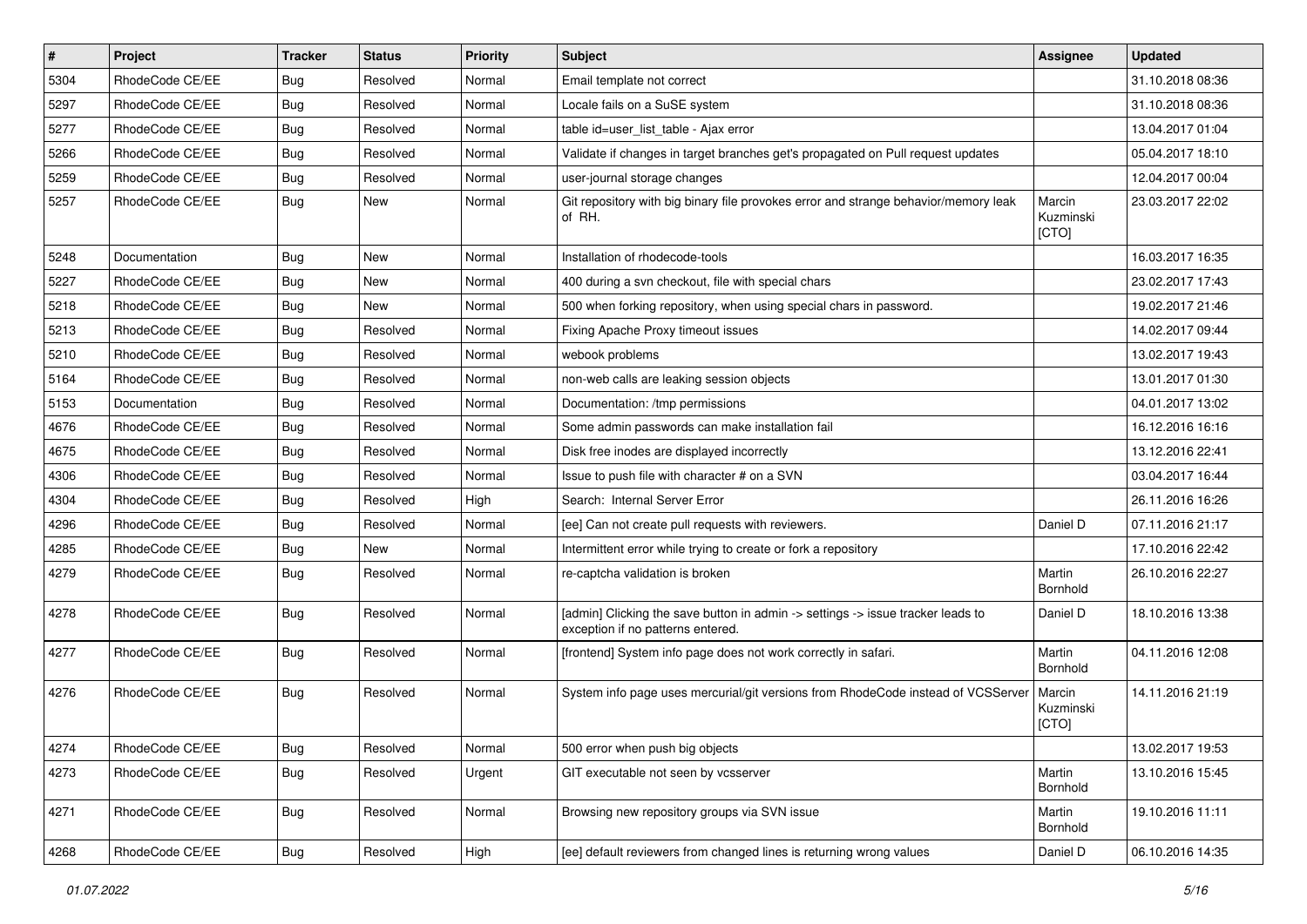| $\vert$ # | Project         | <b>Tracker</b> | <b>Status</b> | <b>Priority</b> | <b>Subject</b>                                                                                                     | <b>Assignee</b>              | <b>Updated</b>   |
|-----------|-----------------|----------------|---------------|-----------------|--------------------------------------------------------------------------------------------------------------------|------------------------------|------------------|
| 4266      | RhodeCode CE/EE | <b>Bug</b>     | Resolved      | Normal          | Error 500 on integrations page after setting up Webhook                                                            |                              | 17.10.2016 15:35 |
| 4256      | RhodeCode CE/EE | <b>Bug</b>     | New           | Normal          | [ce, ee, ux] Source code highlight colors conflict with red/green inserted/deleted<br>blocks                       | Daniel D                     | 03.10.2016 05:00 |
| 4255      | RhodeCode CE/EE | <b>Bug</b>     | New           | Normal          | [translation, i18n] translation not being applied to integrations pages                                            |                              | 30.09.2016 15:56 |
| 4254      | RhodeCode CE/EE | Bug            | Resolved      | Normal          | [frontend] 500 Internal Server Error with i18n-ed pages                                                            | Lisa Quatmann                | 30.09.2016 14:38 |
| 4250      | RhodeCode CE/EE | <b>Bug</b>     | Resolved      | Normal          | Adding a reviewer into existing PR doesn't set a reason.                                                           | Marcin<br>Kuzminski<br>[CTO] | 07.10.2016 20:05 |
| 4247      | RhodeCode CE/EE | <b>Bug</b>     | Resolved      | Normal          | [vcs] Using current time as timestamp during archive creating leads to changing<br>hashes                          | Martin<br>Bornhold           | 28.09.2016 12:07 |
| 4233      | RhodeCode CE/EE | <b>Bug</b>     | Resolved      | High            | slack, git push problem                                                                                            | Daniel D                     | 26.09.2016 11:56 |
| 4224      | RhodeCode CE/EE | <b>Bug</b>     | Resolved      | Normal          | [docs] update docs re: removing old instances when switching editions                                              | Lisa Quatmann                | 11.10.2016 15:36 |
| 4223      | RhodeCode CE/EE | Bug            | Resolved      | High            | [git, tags] annotated tags not appearing in UI                                                                     | Daniel D                     | 12.09.2016 06:12 |
| 4208      | RhodeCode CE/EE | <b>Bug</b>     | New           | Normal          | [ce, ee] test errors get hidden by error page                                                                      | Daniel D                     | 14.09.2016 12:00 |
| 4206      | RhodeCode CE/EE | Bug            | Resolved      | High            | Error creating SVN groups                                                                                          |                              | 15.09.2016 13:24 |
| 4199      | RhodeCode CE/EE | Bug            | Resolved      | High            | investigate: ongoing SSL problems when switching to 4.X from 3.X                                                   | Johannes<br>Bornhold         | 15.09.2016 13:14 |
| 4190      | RhodeCode CE/EE | Bug            | New           | Normal          | [tests] fix or remove rst xss inline test                                                                          |                              | 22.08.2016 12:15 |
| 4189      | RhodeCode CE/EE | Bug            | New           | Normal          | [tests, git] count of commit ids is different for git than hg when comparing remote                                |                              | 22.08.2016 12:34 |
| 4188      | RhodeCode CE/EE | Bug            | New           | Normal          | [tests, svn] changeset tests produce different results for svn                                                     |                              | 22.08.2016 09:54 |
| 4184      | RhodeCode CE/EE | Bug            | Resolved      | High            | fix content INT overflow bug                                                                                       | Marcin<br>Kuzminski<br>[CTO] | 23.08.2016 10:31 |
| 4178      | RhodeCode CE/EE | Bug            | Resolved      | Normal          | RhodeCode EE OVA VM wont run on a ESX 6.0 host                                                                     | Marcin<br>Kuzminski<br>[CTO] | 15.09.2016 13:25 |
| 4173      | RhodeCode CE/EE | Bug            | Resolved      | Urgent          | [ce, ee] mysql recycle pool timeout not working                                                                    | Daniel D                     | 16.08.2016 22:02 |
| 4166      | RhodeCode CE/EE | Bug            | Resolved      | Urgent          | [ce] Rhodecode crashing after MySQL error                                                                          |                              | 23.08.2016 23:35 |
| 4155      | RhodeCode CE/EE | Bug            | Resolved      | Low             | Date of Last Change is not displayed correctly                                                                     | Marcin<br>Kuzminski<br>[CTO] | 21.01.2020 02:20 |
| 4154      | RhodeCode CE/EE | <b>Bug</b>     | New           | Low             | [ce, ee] user register via github captcha                                                                          |                              | 05.08.2016 22:51 |
| 4121      | RhodeCode CE/EE | Bug            | Resolved      | Normal          | [ce, ee] server announcement has extra margin                                                                      | Lisa Quatmann                | 26.09.2016 14:00 |
| 4116      | RhodeCode CE/EE | Bug            | New           | High            | [ee] Starting EE or running paster commands like setup-rhodecode does not work<br>without setting LC_ALL properly. |                              | 18.08.2016 21:03 |
| 4110      | RhodeCode CE/EE | <b>Bug</b>     | In Progress   | Normal          | [ce, ee] repos can be named _admin, _static                                                                        | Daniel D                     | 20.07.2016 19:51 |
| 4109      | RhodeCode CE/EE | <b>Bug</b>     | New           | Normal          | [files] The "switch to commit" widget is broken after using browser back button                                    |                              | 17.04.2018 21:50 |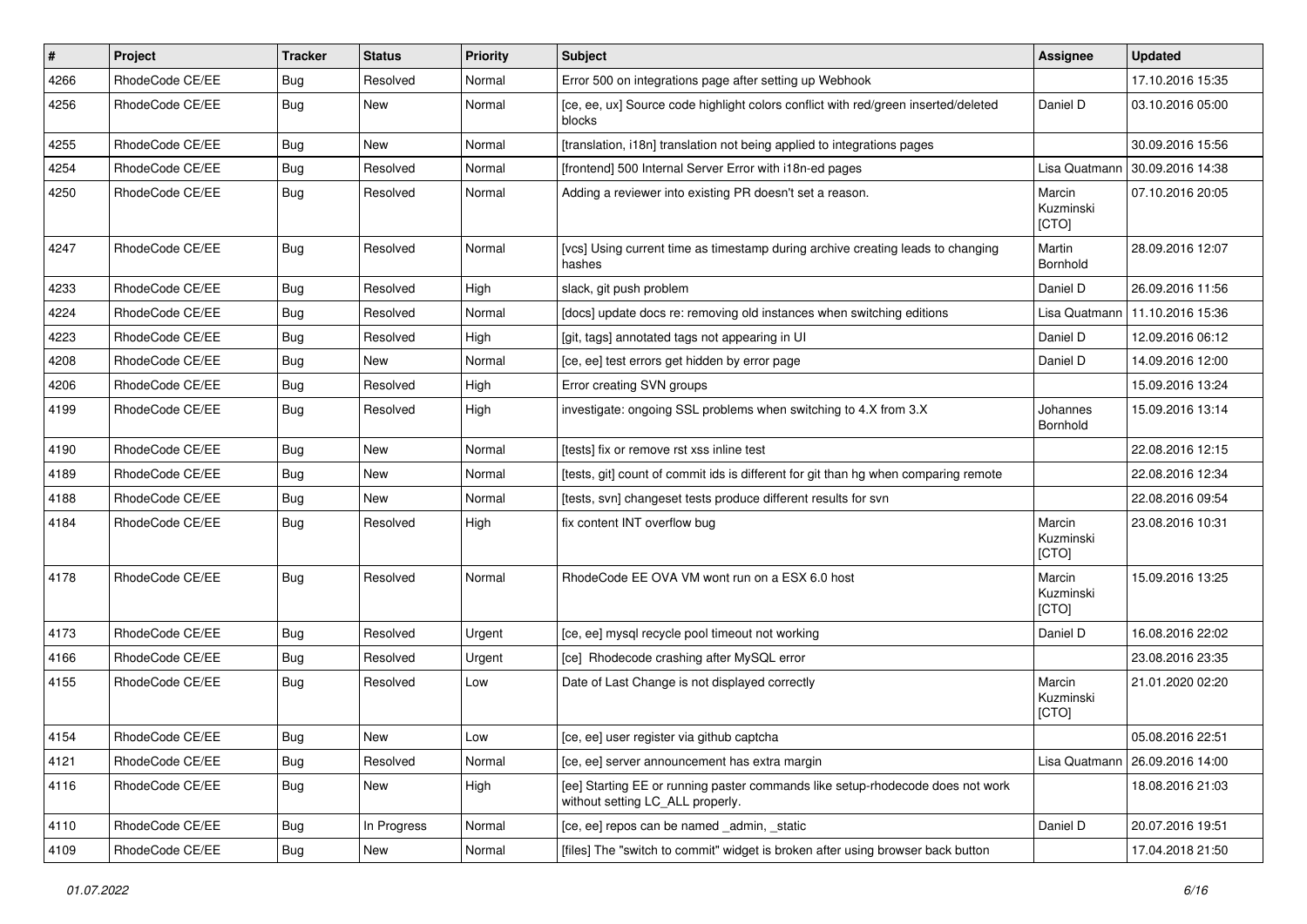| $\vert$ # | <b>Project</b>       | <b>Tracker</b> | <b>Status</b> | <b>Priority</b> | <b>Subject</b>                                                                          | <b>Assignee</b>                     | <b>Updated</b>                   |
|-----------|----------------------|----------------|---------------|-----------------|-----------------------------------------------------------------------------------------|-------------------------------------|----------------------------------|
| 4092      | RhodeCode CE/EE      | <b>Bug</b>     | Feedback      | Normal          | [ce, ee] Redmine/JIRA integrations - smart commits                                      | Daniel D                            | 21.07.2016 12:59                 |
| 4091      | RhodeCode CE/EE      | Bug            | Resolved      | Normal          | [ce, ee] Redmine integration blocks for 30 seconds if redmine server not available      | Daniel D                            | 15.07.2016 12:26                 |
| 4090      | RhodeCode CE/EE      | Bug            | Resolved      | Normal          | test ticket                                                                             |                                     | 09.03.2021 20:39                 |
| 4089      | RhodeCode CE/EE      | <b>Bug</b>     | Resolved      | Normal          | svn repository does not exist                                                           |                                     | 12.06.2018 12:29                 |
| 4065      | RhodeCode CE/EE      | <b>Bug</b>     | Resolved      | Normal          | [ux, login] 404 on login after comment attempt                                          | Marcin<br>Kuzminski<br>[CTO]        | 04.07.2016 00:40                 |
| 4040      | RhodeCode CE/EE      | Bug            | <b>New</b>    | Low             | [ce, ee] logout when logged out causes 403 Cross-site request forgery detected          |                                     | 23.06.2016 13:40                 |
| 4036      | RhodeCode CE/EE      | Bug            | Resolved      | Normal          | encrypted clone_uri can throw unicodeerror after key change                             | Marcin<br>Kuzminski<br><b>ICTOI</b> | 27.06.2016 19:38                 |
| 4035      | RhodeCode CE/EE      | Bug            | In Progress   | Normal          | failed to create whoosh index                                                           | Marcin<br>Kuzminski<br>[CTO]        | 06.07.2016 00:04                 |
| 3994      | RhodeCode Appenlight | <b>Bug</b>     | <b>New</b>    | Normal          | during setup, user is given option to make admin account even if one does not exist     |                                     | 08.06.2016 12:44                 |
| 3991      | RhodeCode Appenlight | Bug            | Resolved      | Normal          | report logs need upper margin                                                           |                                     | 21.06.2016 18:55                 |
| 3990      | RhodeCode Appenlight | Bug            | <b>New</b>    | Normal          | some dashboard builder buttons are up against fields                                    |                                     | 07.06.2016 12:01                 |
| 3989      | RhodeCode Appenlight | Bug            | Resolved      | Normal          | even up report spacing                                                                  |                                     | 21.06.2016 18:55                 |
| 3987      | RhodeCode Appenlight | Bug            | <b>New</b>    | Normal          | adjust footer so it's consistent with the website footer                                |                                     | 15.06.2016 10:20                 |
| 3986      | RhodeCode Appenlight | <b>Bug</b>     | <b>New</b>    | Normal          | table headers should be left aligned                                                    |                                     | 07.06.2016 11:53                 |
| 3971      | RhodeCode CE/EE      | Bug            | Resolved      | Normal          | [ce, vcs] Merge requests/Pull requests failing due to rebase problem                    | Johannes<br>Bornhold                | 19.07.2016 15:54                 |
| 3963      | RhodeCode CE/EE      | Bug            | <b>New</b>    | Normal          | [ce] Getting a newly added repo via remap/rescan via api gives no data                  |                                     | 27.05.2016 05:02                 |
| 3956      | RhodeCode CE/EE      | <b>Bug</b>     | <b>New</b>    | Normal          | [ce] - svn commit with all 'None' properties (author, message, etc.)                    |                                     | 23.05.2016 17:22                 |
| 3950      | RhodeCode CE/EE      | Bug            | Resolved      | Normal          | [ce, ee] trying to merge pr against a deleted branch/bookmark breaks the pr page        | Martin<br><b>Bornhold</b>           | 27.10.2016 16:12                 |
| 3939      | RhodeCode CE/EE      | <b>Bug</b>     | <b>New</b>    | Normal          | [ux] changelog filter blank after going back in browser                                 |                                     | 18.05.2016 14:50                 |
| 3923      | RhodeCode CE/EE      | Bug            | New           | Normal          | odd exception on running internal-code                                                  |                                     | 09.08.2016 10:54                 |
| 3922      | RhodeCode CE/EE      | <b>Bug</b>     | New           | Normal          | svn backend returns different diff to git/hg backends                                   |                                     | 11.05.2016 14:29                 |
| 3615      | RhodeCode CE/EE      | Bug            | New           | Low             | (OperationalError) too many SQL variables on admin journal page                         |                                     | 06.05.2016 11:45                 |
| 3555      | RhodeCode CE/EE      | Bug            | Resolved      | Normal          | Then disabled repo location change the panel should explicitly state that it's disabled |                                     | 25.04.2016 10:34                 |
| 3549      | RhodeCode CE/EE      | <b>Bug</b>     | Resolved      | Normal          | [4.0.0 regression], file source links use last commit id instead of current commit id   | Marcin<br>Kuzminski<br><b>ICTOI</b> | 21.04.2016 16:10                 |
| 3488      | RhodeCode CE/EE      | Bug            | Resolved      | Normal          | [frontend, styling] update icon font                                                    |                                     | Lisa Quatmann   04.10.2016 13:27 |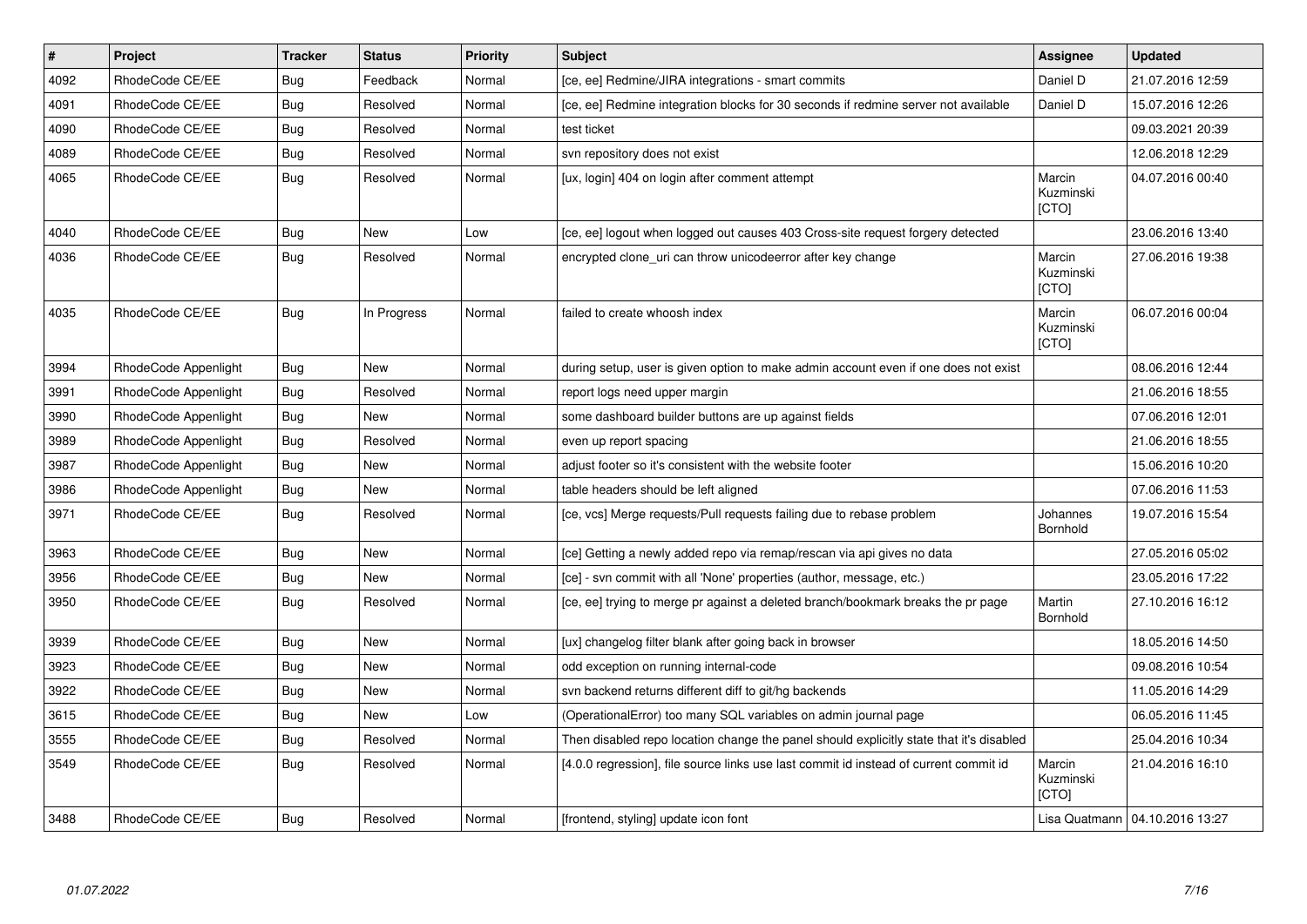| $\#$ | Project         | Tracker    | <b>Status</b> | <b>Priority</b> | <b>Subject</b>                                                              | Assignee                     | <b>Updated</b>   |
|------|-----------------|------------|---------------|-----------------|-----------------------------------------------------------------------------|------------------------------|------------------|
| 3483 | RhodeCode CE/EE | Bug        | New           | Normal          | oauth: disable 3rd party registration if RhodeCode registration is disabled | Marcin<br>Kuzminski<br>[CTO] | 13.04.2016 12:13 |
| 3441 | RhodeCode CE/EE | <b>Bug</b> | New           | Normal          | [ux] clicking on line in file view scrolls to that line                     |                              | 05.04.2016 13:35 |
| 3382 | RhodeCode CE/EE | <b>Bug</b> | New           | Normal          | download superrepo with subrepos                                            |                              | 25.03.2016 01:30 |
| 3372 | RhodeCode CE/EE | <b>Bug</b> | In Progress   | High            | [Idap, groups] Customer gets an empty list of groups                        | Mikhail<br>Chernykh          | 08.06.2016 11:32 |
| 3357 | RhodeCode CE/EE | Bug        | Resolved      | Normal          | switch to sometimes fails to load files metadata                            |                              | 30.03.2016 10:56 |
| 3351 | RhodeCode CE/EE | <b>Bug</b> | New           | Normal          | Duplicate IP whitelist entry shows error flash                              |                              | 21.03.2016 15:54 |
| 3334 | RhodeCode CE/EE | Bug        | New           | Normal          | Attempt to edit .coveragerc through the online file editor                  |                              | 17.03.2016 13:49 |
| 3250 | RhodeCode CE/EE | <b>Bug</b> | New           | Normal          | Posting a comment message is very slow !                                    |                              | 17.03.2016 12:57 |
| 3022 | RhodeCode CE/EE | <b>Bug</b> | New           | Normal          | SVN support with repositories groups                                        |                              | 26.07.2016 18:25 |
| 2264 | RhodeCode CE/EE | <b>Bug</b> | Resolved      | Normal          | New user password change doesn't actually require a password change.        |                              | 12.08.2016 16:01 |
| 1404 | RhodeCode CE/EE | <b>Bug</b> | Resolved      | Normal          | clone of really huge git repo (4gb) causes pyro to explode                  |                              | 07.02.2017 14:52 |
| 5653 | RhodeCode CE/EE | Feature    | New           | Normal          | Extend SSH clone to support cloning by repo id.                             | Marcin<br>Kuzminski<br>[CTO] | 17.02.2021 12:58 |
| 5643 | RhodeCode CE/EE | Feature    | Resolved      | Low             | jump to bottom of review                                                    |                              | 30.04.2021 08:53 |
| 5642 | RhodeCode CE/EE | Feature    | Resolved      | Normal          | pull request version column in commit list                                  |                              | 30.04.2021 08:53 |
| 5641 | RhodeCode CE/EE | Feature    | New           | Normal          | "Add draft" / (x) button usability                                          |                              | 30.11.2020 20:53 |
| 5638 | RhodeCode CE/EE | Feature    | New           | Normal          | Add "Copy full url path" button                                             |                              | 05.02.2021 20:23 |
| 5637 | RhodeCode CE/EE | Feature    | New           | Normal          | Clone URL templates - add per repository/namespace                          |                              | 29.10.2020 09:38 |
| 5635 | RhodeCode CE/EE | Feature    | Resolved      | Normal          | Remember column sorted by of the "Pull Requests You Participate In" table   |                              | 30.11.2020 22:30 |
| 5631 | RhodeCode CE/EE | Feature    | New           | Normal          | Change target of PR                                                         |                              | 31.07.2020 17:05 |
| 5617 | RhodeCode CE/EE | Feature    | New           | Normal          | Allow PRs to non-head bookmarks                                             |                              | 20.05.2020 12:25 |
| 5615 | RhodeCode CE/EE | Feature    | Resolved      | Normal          | Misleading message in PR diff view "File was deleted in this version"       | Daniel D                     | 23.04.2020 17:40 |
| 5614 | RhodeCode CE/EE | Feature    | Resolved      | Normal          | Show context function name in hg diffs                                      |                              | 23.04.2020 13:43 |
| 5613 | RhodeCode CE/EE | Feature    | New           | Low             | Feature Request: Issue tracker link in new tab/window                       |                              | 03.10.2021 23:25 |
| 5611 | RhodeCode CE/EE | Feature    | Resolved      | Normal          | Add information "is the pull request up to date?" in the PR page            |                              | 03.10.2021 23:24 |
| 5603 | RhodeCode CE/EE | Feature    | Resolved      | Normal          | Code search - highlight matching search terms                               |                              | 30.03.2020 11:16 |
| 5602 | RhodeCode CE/EE | Feature    | Resolved      | Normal          | Copy full path only copies partial                                          | Daniel D                     | 30.03.2020 16:04 |
| 5601 | RhodeCode CE/EE | Feature    | Resolved      | Normal          | Default navigation should be by branch name not commit id                   |                              | 04.06.2020 23:51 |
| 5600 | RhodeCode CE/EE | Feature    | New           | Normal          | Change default repository landing page                                      |                              | 27.01.2021 01:04 |
| 5595 | RhodeCode CE/EE | Feature    | New           | Normal          | Group code review mail notification                                         |                              | 03.03.2020 10:17 |
| 5586 | RhodeCode CE/EE | Feature    | New           | Normal          | @mention should be a link                                                   |                              | 29.01.2020 11:46 |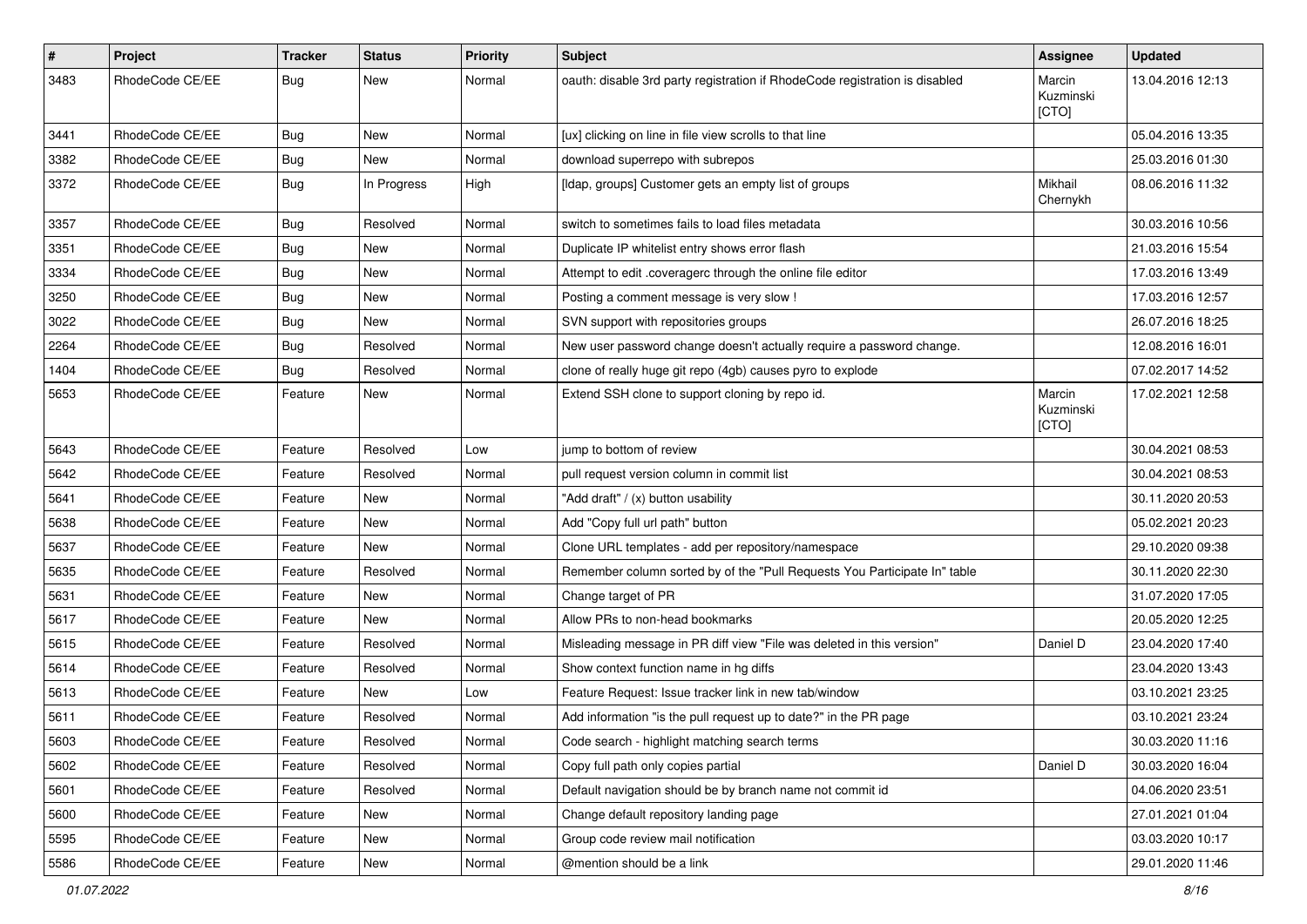| $\pmb{\#}$ | <b>Project</b>           | <b>Tracker</b> | <b>Status</b> | <b>Priority</b> | <b>Subject</b>                                                                                  | <b>Assignee</b>              | <b>Updated</b>                  |
|------------|--------------------------|----------------|---------------|-----------------|-------------------------------------------------------------------------------------------------|------------------------------|---------------------------------|
| 5585       | RhodeCode CE/EE          | Feature        | Resolved      | Normal          | Minimize downtime on rccontrol upgrade                                                          |                              | 27.03.2020 09:45                |
| 5584       | RhodeCode CE/EE          | Feature        | <b>New</b>    | Normal          | "update pull request link" message on vcs client                                                |                              | 23.01.2020 10:32                |
| 5583       | RhodeCode CE/EE          | Feature        | Resolved      | Normal          | rcextensions hook for pull request comment                                                      |                              | 23.04.2020 13:42                |
| 5582       | <b>RhodeCode Control</b> | Feature        | New           | Normal          | Add the version number of a PR in the HTTP API                                                  |                              | 15.01.2020 10:45                |
| 5581       | RhodeCode CE/EE          | Feature        | Resolved      | Normal          | expose `send_email` option in the HTTP API, for `comment_commit` and<br>comment pull request    | Daniel D                     | 29.01.2020 11:46                |
| 5574       | RhodeCode CE/EE          | Feature        | Resolved      | Normal          | hg: Information for external hooks                                                              |                              | 30.07.2020 15:40                |
| 5552       | RhodeCode CE/EE          | Feature        | New           | High            | PR dependency across repos                                                                      |                              | 22.06.2019 01:15                |
| 5548       | RhodeCode CE/EE          | Feature        | <b>New</b>    | Normal          | Initial Search API                                                                              | Peter Colledge               | 07.07.2019 22:21                |
| 5543       | RhodeCode CE/EE          | Feature        | <b>New</b>    | Normal          | Repo API should have equivalent get_repo_audit_logs() to User API call<br>get user audit logs() |                              | 26.02.2019 12:22                |
| 5536       | RhodeCode CE/EE          | Feature        | Resolved      | Low             | Ability to disable server-side SSH key generation                                               |                              | 28.02.2019 13:52                |
| 5534       | <b>RhodeCode Control</b> | Feature        | <b>New</b>    | Normal          | extract/preload subcommand                                                                      |                              | 14.02.2019 14:45                |
| 5533       | RhodeCode Control        | Feature        | In Progress   | Normal          | Support busybox tar                                                                             |                              | 09.02.2019 22:09                |
| 5520       | RhodeCode CE/EE          | Feature        | Resolved      | Normal          | Show the head commits shas when the merge is prevented due to multiple heads                    |                              | 28.02.2019 13:52                |
| 5511       | RhodeCode CE/EE          | Feature        | New           | Normal          | New feature to synchronize the fork with the remote repo from the summary page                  |                              | 13.11.2018 01:23                |
| 5504       | RhodeCode CE/EE          | Feature        | New           | Normal          | Buttons to copy commit hash and to expand the commit message in the repo<br>summary view        |                              | 26.10.2018 00:59                |
| 5469       | RhodeCode CE/EE          | Feature        | Resolved      | Normal          | elastisearch > 2.x not supported ?                                                              |                              | 21.01.2020 02:19                |
| 5442       | RhodeCode CE/EE          | Feature        | Resolved      | Low             | Preview of Jupyter notebooks                                                                    | Marcin<br>Kuzminski<br>[CTO] | 16.01.2019 16:33                |
| 5441       | RhodeCode CE/EE          | Feature        | <b>New</b>    | Low             | Some files not parsed as XML files                                                              | Marcin<br>Kuzminski<br>[CTO] | 12.06.2018 12:23                |
| 5396       | RhodeCode CE/EE          | Feature        | Resolved      | Normal          | Merge state with shadow repo should be created during pull request                              |                              | 12.10.2017 21:57                |
| 5382       | RhodeCode CE/EE          | Feature        | New           | Normal          | Support for repository aliases                                                                  | Marcin<br>Kuzminski<br>[CTO] | 04.09.2017 15:17                |
| 5368       | RhodeCode CE/EE          | Feature        | Resolved      | Normal          | Mercurial: Close branch before merging it                                                       |                              | Mathieu Cantin 21.01.2020 02:11 |
| 5321       | RhodeCode CE/EE          | Feature        | Resolved      | Normal          | Audit logs                                                                                      |                              | 21.06.2017 12:49                |
| 5316       | RhodeCode CE/EE          | Feature        | In Progress   | Normal          | UI should provide checkout URL for a SVN path                                                   |                              | 06.11.2017 21:59                |
| 5289       | RhodeCode CE/EE          | Feature        | New           | High            | Ability to Upload/Replace a file using the UI                                                   |                              | 22.09.2017 10:29                |
| 5278       | RhodeCode CE/EE          | Feature        | New           | Normal          | Require support for git repositories of the form git://                                         |                              | 13.04.2017 15:20                |
| 5273       | RhodeCode CE/EE          | Feature        | New           | Normal          | Comment status                                                                                  |                              | 07.04.2017 13:10                |
| 5272       | RhodeCode CE/EE          | Feature        | Resolved      | Normal          | Pull Request checklist                                                                          |                              | 21.01.2020 02:09                |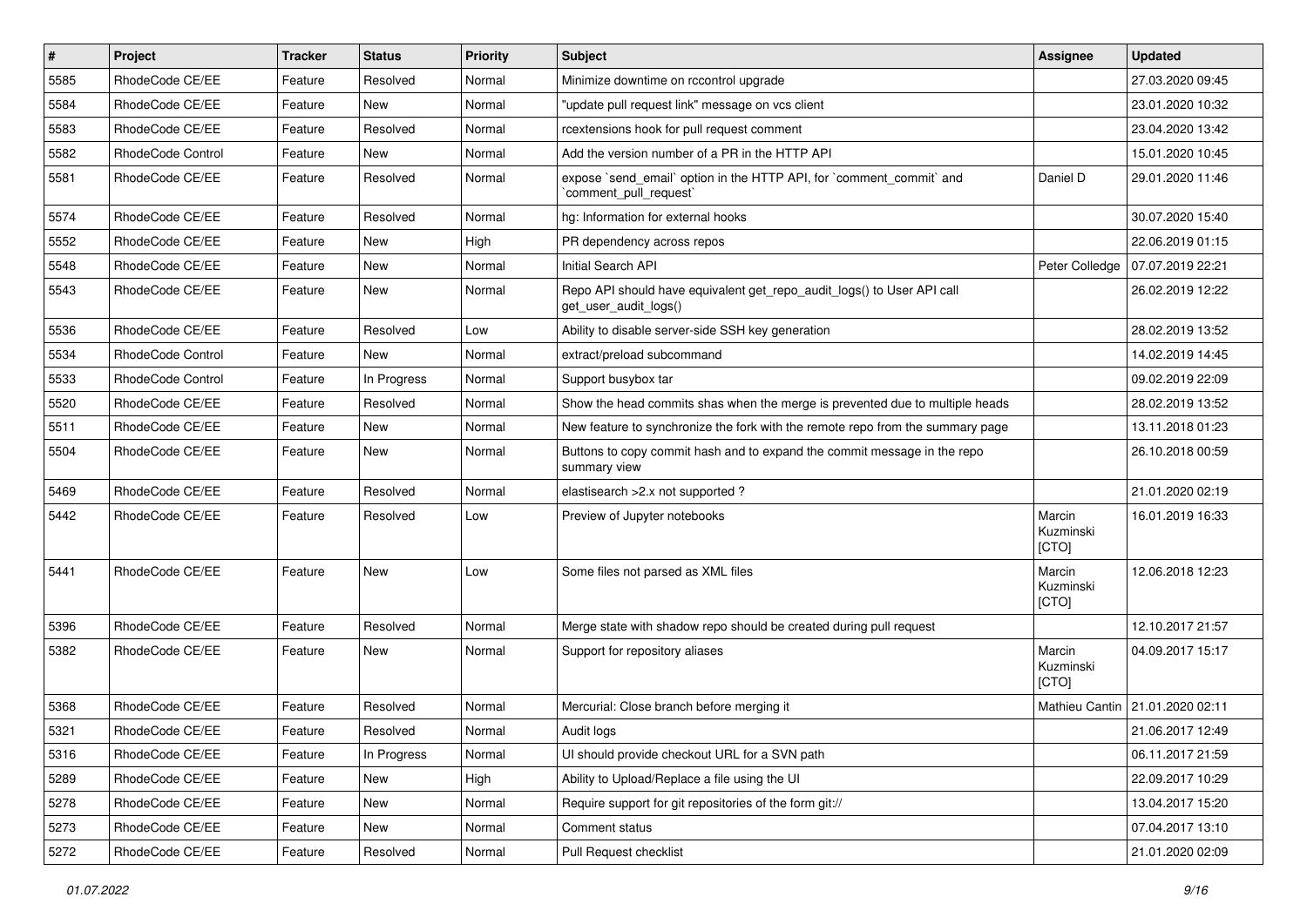| #    | Project              | <b>Tracker</b> | <b>Status</b> | <b>Priority</b> | <b>Subject</b>                                                           | <b>Assignee</b>              | <b>Updated</b>   |
|------|----------------------|----------------|---------------|-----------------|--------------------------------------------------------------------------|------------------------------|------------------|
| 5271 | RhodeCode CE/EE      | Feature        | New           | Normal          | Private comments                                                         |                              | 07.04.2017 12:01 |
| 5256 | RhodeCode CE/EE      | Feature        | New           | Normal          | Last repository access time.                                             |                              | 23.03.2017 16:34 |
| 5187 | RhodeCode CE/EE      | Feature        | Resolved      | Normal          | changelog dynamic loading of commits                                     |                              | 12.06.2018 12:31 |
| 4301 | RhodeCode CE/EE      | Feature        | New           | Normal          | [API] toggle force_password_reset in api for Idap users                  |                              | 28.10.2016 15:43 |
| 4272 | RhodeCode CE/EE      | Feature        | New           | Normal          | Better SPAM protection                                                   |                              | 12.10.2016 11:14 |
| 4267 | RhodeCode CE/EE      | Feature        | Resolved      | Normal          | [ce, ee] jira tracker integration wildcard project key support           | Daniel D                     | 10.10.2016 20:13 |
| 4232 | RhodeCode CE/EE      | Feature        | New           | Normal          | [ce, ee, pr, compare] redo diffs, support side by side diffs, html diffs | Daniel D                     | 25.10.2016 15:40 |
| 4226 | RhodeCode CE/EE      | Feature        | New           | Normal          | [settings, system info] add VCS and Channelstream status to System Info  |                              | 14.09.2016 16:45 |
| 4225 | RhodeCode CE/EE      | Feature        | Resolved      | Normal          | [ce, ee] repo group integrations cascade to child repo groups            | Daniel D                     | 14.09.2016 11:12 |
| 4222 | RhodeCode CE/EE      | Feature        | New           | Normal          | Configurable detection of READMEs                                        |                              | 09.09.2016 10:05 |
| 4220 | RhodeCode Appenlight | Feature        | New           | Low             | Search params allow sorting of result.                                   |                              | 06.09.2016 16:33 |
| 4219 | RhodeCode CE/EE      | Feature        | Resolved      | Normal          | [ce, ee] Add mandatory reviewers for pull requests                       | Marcin<br>Kuzminski<br>[CTO] | 20.06.2017 15:23 |
| 4213 | RhodeCode CE/EE      | Feature        | <b>New</b>    | High            | Embed PostgreSQL database                                                | Marcin<br>Kuzminski<br>[CTO] | 03.09.2016 23:45 |
| 4211 | RhodeCode CE/EE      | Feature        | Resolved      | Normal          | [ce, ee] increase webhook flexibility                                    | Marcin<br>Kuzminski<br>[CTO] | 20.06.2022 10:55 |
| 4207 | RhodeCode CE/EE      | Feature        | Resolved      | Normal          | Support for obsolescence markers in changelog UI                         |                              | 19.05.2017 16:14 |
| 4193 | RhodeCode CE/EE      | Feature        | In Progress   | Normal          | Improve Filter Functionality in the Change Log                           | Marcin<br>Kuzminski<br>[CTO] | 22.09.2017 10:25 |
| 4192 | RhodeCode CE/EE      | Feature        | Resolved      | Normal          | [ce, ee] slack/hipchat integrations group commits by branch pushed       |                              | 09.09.2016 19:01 |
| 4191 | RhodeCode CE/EE      | Feature        | New           | Normal          | Add custom Image logo option to header                                   |                              | 22.08.2016 14:49 |
| 4183 | RhodeCode CE/EE      | Feature        | Resolved      | Normal          | Different roles for PR reviewers                                         | Daniel D                     | 12.10.2020 23:13 |
| 4182 | RhodeCode CE/EE      | Feature        | New           | Normal          | add direct link from notification to corresponding PR                    |                              | 19.08.2016 12:35 |
| 4175 | RhodeCode CE/EE      | Feature        | Resolved      | Normal          | [ce, ee] repo group integrations                                         | Daniel D                     | 16.08.2016 20:00 |
| 4157 | RhodeCode CE/EE      | Feature        | New           | Normal          | [integrations] Integrate with industry standard SW development tools     | Daniel D                     | 08.08.2016 12:55 |
| 4144 | RhodeCode CE/EE      | Feature        | New           | Normal          | [ux] improve enable/disable of notifications                             |                              | 02.08.2016 17:19 |
| 4074 | RhodeCode CE/EE      | Feature        | New           | Normal          | Edit review comment                                                      | Bartłomiej<br>Wołyńczyk      | 17.04.2018 21:51 |
| 4071 | RhodeCode Appenlight | Feature        | New           | Normal          | Allow for easy out-out of assigned permissions                           |                              | 05.07.2016 10:14 |
| 4064 | RhodeCode Appenlight | Feature        | New           | Normal          | Create a multiple action feature for Reports and Logs lists              |                              | 30.06.2016 15:18 |
| 4063 | RhodeCode Appenlight | Feature        | New           | Normal          | add option to specify custom value in dashboard select                   |                              | 30.06.2016 15:17 |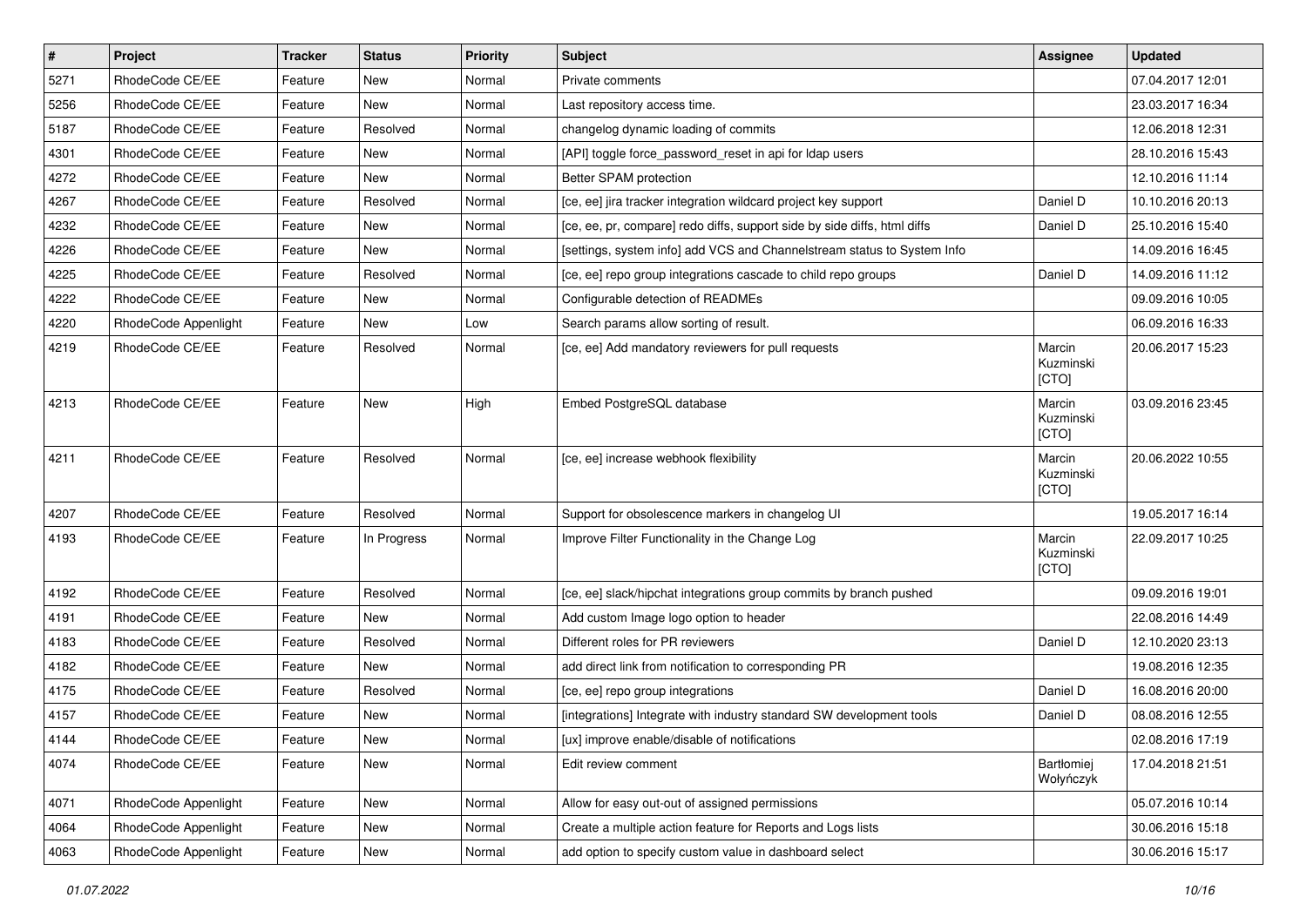| $\pmb{\#}$ | Project              | <b>Tracker</b> | <b>Status</b> | <b>Priority</b> | Subject                                                                   | <b>Assignee</b>              | <b>Updated</b>   |
|------------|----------------------|----------------|---------------|-----------------|---------------------------------------------------------------------------|------------------------------|------------------|
| 4062       | RhodeCode Appenlight | Feature        | New           | Normal          | A way to see browser breakdown for an error                               |                              | 30.06.2016 15:16 |
| 4061       | RhodeCode Appenlight | Feature        | <b>New</b>    | Normal          | Timezone for applications                                                 |                              | 30.06.2016 15:16 |
| 4060       | RhodeCode Appenlight | Feature        | New           | Normal          | Replayable requests                                                       |                              | 30.06.2016 15:15 |
| 4059       | RhodeCode Appenlight | Feature        | New           | Normal          | Server Monitoring                                                         |                              | 30.06.2016 15:15 |
| 4057       | RhodeCode Appenlight | Feature        | New           | Normal          | Negation option for search filter                                         |                              | 30.06.2016 15:12 |
| 4056       | RhodeCode Appenlight | Feature        | <b>New</b>    | Normal          | Optionally allow to filter graphs per machine in dashboard                |                              | 30.06.2016 15:12 |
| 4044       | RhodeCode CE/EE      | Feature        | Resolved      | Normal          | Branch permissions                                                        |                              | 30.08.2018 09:48 |
| 4017       | RhodeCode Appenlight | Feature        | <b>New</b>    | Low             | application logos need help                                               |                              | 14.06.2016 11:52 |
| 4000       | RhodeCode CE/EE      | Feature        | <b>New</b>    | Normal          | Make compare more functional                                              | Marcin<br>Kuzminski<br>[CTO] | 18.11.2017 19:11 |
| 3999       | RhodeCode CE/EE      | Feature        | Resolved      | Normal          | Add `send account information` to user creation page                      |                              | 28.06.2016 15:22 |
| 3981       | RhodeCode CE/EE      | Feature        | Resolved      | Normal          | Add cloud hosting like Gitlab, GitHub                                     |                              | 02.03.2020 09:14 |
| 3980       | RhodeCode CE/EE      | Feature        | <b>New</b>    | Normal          | Add CI engine                                                             |                              | 05.06.2016 21:32 |
| 3979       | RhodeCode CE/EE      | Feature        | <b>New</b>    | Normal          | Add kanban board                                                          |                              | 05.06.2016 21:20 |
| 3978       | RhodeCode CE/EE      | Feature        | <b>New</b>    | Normal          | Add bug tracker                                                           |                              | 05.06.2016 21:20 |
| 3977       | RhodeCode CE/EE      | Feature        | <b>New</b>    | Normal          | Wiki                                                                      |                              | 05.06.2016 21:11 |
| 3486       | RhodeCode CE/EE      | Feature        | <b>New</b>    | Normal          | expose origin of permission in perm dict for users                        |                              | 06.06.2016 10:54 |
| 3472       | RhodeCode CE/EE      | Feature        | New           | Normal          | Expose unified hooks that can be used in SSH backend                      |                              | 14.04.2016 17:54 |
| 3460       | RhodeCode CE/EE      | Feature        | New           | Normal          | [ux, frontend] hide "show more" button when there is nothing more to show |                              | 11.04.2016 13:37 |
| 3455       | RhodeCode CE/EE      | Feature        | New           | Normal          | [ux] commit message search should render entire commit message            |                              | 07.04.2016 17:50 |
| 3440       | RhodeCode CE/EE      | Feature        | <b>New</b>    | Normal          | [design, ux] mock-up user interface for adding a branch/bookmark          |                              | 05.04.2016 09:21 |
| 3373       | RhodeCode CE/EE      | Feature        | <b>New</b>    | Normal          | Allow to create Bookmarks and Branches from UI                            |                              | 05.04.2016 09:21 |
| 2882       | RhodeCode CE/EE      | Feature        | New           | Normal          | Bulk comment submit                                                       |                              | 17.03.2016 17:50 |
| 2817       | RhodeCode CE/EE      | Feature        | Resolved      | Normal          | Make largefiles downloadable from the interface                           |                              | 27.03.2017 14:04 |
| 2539       | RhodeCode CE/EE      | Feature        | Feedback      | Normal          | Recursive deletion of resources                                           |                              | 20.04.2016 08:52 |
| 1457       | RhodeCode CE/EE      | Feature        | New           | Normal          | add allow permissions inheritance on repo groups                          |                              | 22.09.2017 10:27 |
| 1131       | RhodeCode CE/EE      | Feature        | Resolved      | Normal          | Implement default reviewers for code review                               | Daniel D                     | 21.09.2016 18:28 |
| 1055       | RhodeCode CE/EE      | Feature        | Resolved      | Normal          | [pr, vcs] Expose the shadow repository of a pull request                  | Martin<br>Bornhold           | 26.10.2016 10:33 |
| 687        | Documentation        | Feature        | <b>New</b>    | Normal          | [Integraton ]- Elastic search integration                                 | <b>Brian Butler</b>          | 01.07.2016 14:15 |
| 659        | Documentation        | Feature        | New           | Normal          | Peer to Peer Failover                                                     | <b>Brian Butler</b>          | 01.07.2016 14:15 |
| 317        | Documentation        | Feature        | New           | High            | Styling                                                                   | <b>Brian Butler</b>          | 07.07.2016 10:10 |
| 148        | RhodeCode CE/EE      | Feature        | New           | Normal          | [comments] Add per file and multiline comments in a changeset             |                              | 25.05.2016 10:20 |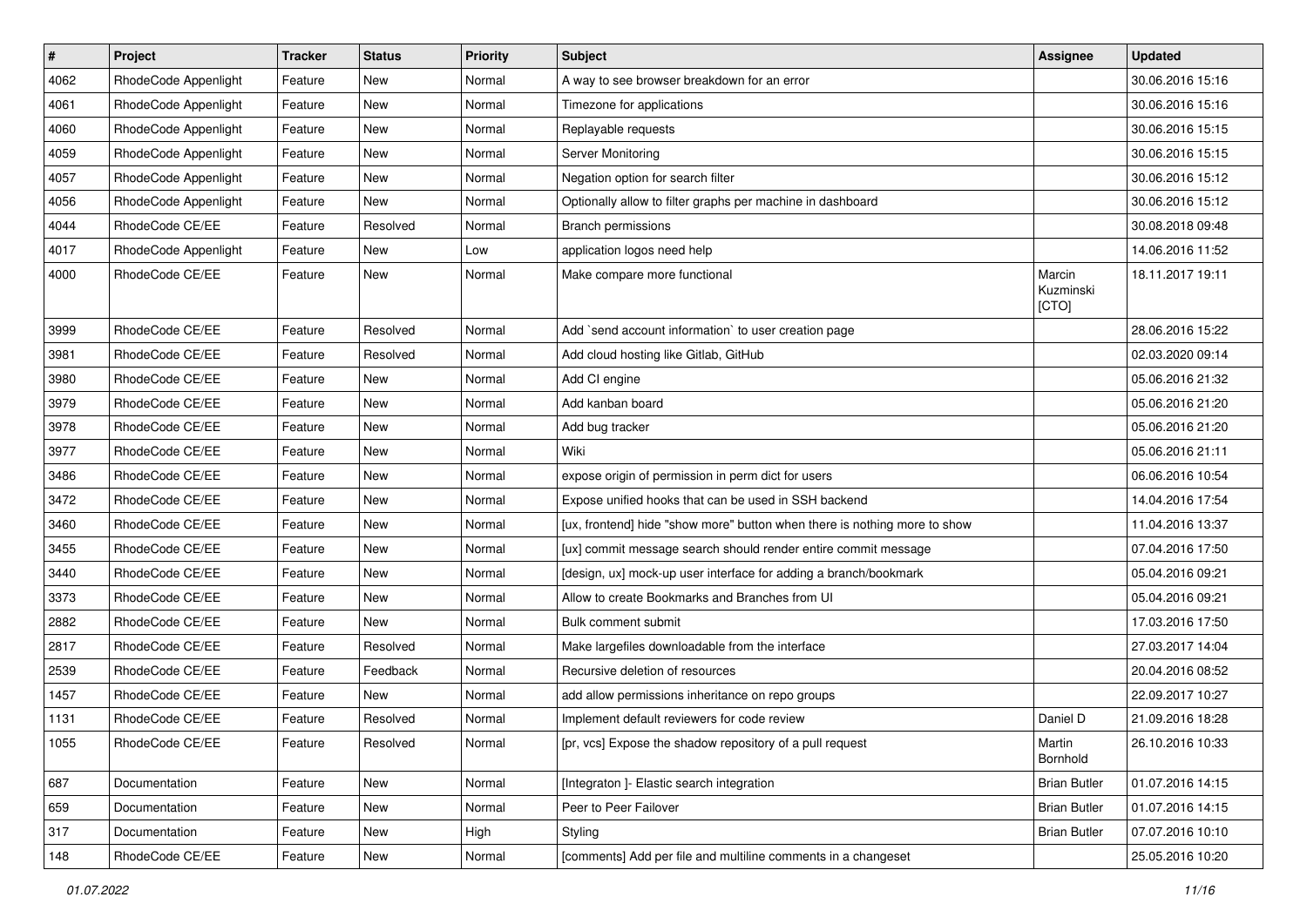| $\vert$ # | Project         | <b>Tracker</b> | <b>Status</b> | <b>Priority</b> | <b>Subject</b>                                                                                                                    | <b>Assignee</b>    | <b>Updated</b>   |
|-----------|-----------------|----------------|---------------|-----------------|-----------------------------------------------------------------------------------------------------------------------------------|--------------------|------------------|
| 5677      | RhodeCode CE/EE | Support        | New           | Normal          | PR cross merge                                                                                                                    |                    | 28.01.2022 16:59 |
| 5639      | RhodeCode CE/EE | Support        | New           | High            | 500 Internal Server Error   The server has either erred  after importing Database<br>from backup                                  |                    | 22.11.2020 09:15 |
| 5618      | RhodeCode CE/EE | Support        | New           | Normal          | Getting HTTP 502 Bad Gateway when trying to push (or clone) on a slow network                                                     |                    | 27.05.2020 21:56 |
| 5609      | RhodeCode CE/EE | Support        | Resolved      | Normal          | Change git diff algorithm                                                                                                         |                    | 31.03.2020 22:08 |
| 5593      | RhodeCode CE/EE | Support        | New           | Normal          | <b>SSH</b> connections                                                                                                            |                    | 17.02.2020 16:18 |
| 5591      | Documentation   | Support        | New           | Normal          | documentation typo                                                                                                                |                    | 04.02.2020 19:43 |
| 5554      | RhodeCode CE/EE | Support        | Resolved      | Normal          | How to increase number of commits shown in pagination on dashboard and<br>changelog                                               |                    | 21.01.2020 02:08 |
| 5546      | RhodeCode CE/EE | Support        | Resolved      | Normal          | experiments with mercurial 4.9                                                                                                    |                    | 26.03.2019 09:23 |
| 5544      | RhodeCode CE/EE | Support        | Resolved      | Normal          | Use of authentication token with LDAP account results in account lockout when max<br>bad password attempts are configured in LDAP |                    | 27.02.2019 10:09 |
| 5541      | RhodeCode CE/EE | Support        | New           | Normal          | <b>SVN Settings: Repository Patterns</b>                                                                                          |                    | 16.12.2019 15:35 |
| 5529      | Documentation   | Support        | New           | Normal          | Documentation does not detail watched repositories                                                                                |                    | 07.02.2019 00:16 |
| 5527      | RhodeCode CE/EE | Support        | New           | Normal          | API: expose human readable failure reason                                                                                         |                    | 30.01.2019 17:43 |
| 5516      | RhodeCode CE/EE | Support        | Resolved      | High            | Cannot log into RhodeCode                                                                                                         | Thierry<br>Wynsdau | 28.05.2020 20:28 |
| 5503      | RhodeCode CE/EE | Support        | <b>New</b>    | Normal          | failed to upgrade to 4.13.3                                                                                                       |                    | 06.11.2018 18:28 |
| 5499      | RhodeCode CE/EE | Support        | New           | Normal          | ERROR [celery.worker.consumer.consumer] consumer: Cannot connect                                                                  |                    | 11.09.2018 08:39 |
| 5497      | RhodeCode CE/EE | Support        | New           | Normal          | hg push hangs                                                                                                                     |                    | 30.08.2018 22:15 |
| 5496      | RhodeCode CE/EE | Support        | New           | Normal          | database migration 4.11.6 mysql to 4.12.4 postgres                                                                                |                    | 27.08.2018 21:17 |
| 5495      | RhodeCode CE/EE | Support        | New           | Normal          | Idap to crowd users_groups sync source                                                                                            |                    | 10.09.2018 22:09 |
| 5491      | RhodeCode CE/EE | Support        | New           | Urgent          | Upgrade RhodeCode Community + VCSSERVER from 4.10.4 to 4.12.4, pull request<br>stop working with reviewers                        |                    | 30.08.2018 09:47 |
| 5484      | RhodeCode CE/EE | Support        | New           | Normal          | Setting up ssh, remote hg not found                                                                                               |                    | 06.07.2018 23:41 |
| 5468      | RhodeCode CE/EE | Support        | <b>New</b>    | Normal          | Check logic for updating last commit for repository groups                                                                        |                    | 30.08.2018 09:47 |
| 5423      | Documentation   | Support        | Resolved      | Normal          | API-Documentation for Method "create repo group" faulty                                                                           |                    | 22.01.2018 16:23 |
| 5395      | RhodeCode CE/EE | Support        | Resolved      | Normal          | Svn protocols and performance                                                                                                     |                    | 04.04.2019 18:08 |
| 5394      | RhodeCode CE/EE | Support        | New           | Normal          | SVN to Git / Mercurial Migration                                                                                                  |                    | 03.10.2017 09:29 |
| 5375      | RhodeCode CE/EE | Support        | Resolved      | Normal          | How do I configure "Go to" to just search repository names?                                                                       |                    | 16.08.2017 18:00 |
| 5269      | RhodeCode CE/EE | Support        | New           | Normal          | Upgrade from RC EE 3.7.1 to RC EE 4.x                                                                                             |                    | 29.06.2017 19:36 |
| 5255      | RhodeCode CE/EE | Support        | New           | Normal          | I can't access issues created by me from mail                                                                                     |                    | 04.04.2017 11:28 |
| 5237      | Documentation   | Support        | New           | Normal          | documentation for DR                                                                                                              |                    | 06.03.2017 23:34 |
| 4677      | RhodeCode CE/EE | Support        | Resolved      | High            | API get repo refs not working?                                                                                                    |                    | 19.12.2016 11:46 |
| 4303      | RhodeCode CE/EE | Support        | New           | Normal          | rhodecode instance                                                                                                                |                    | 08.11.2016 16:32 |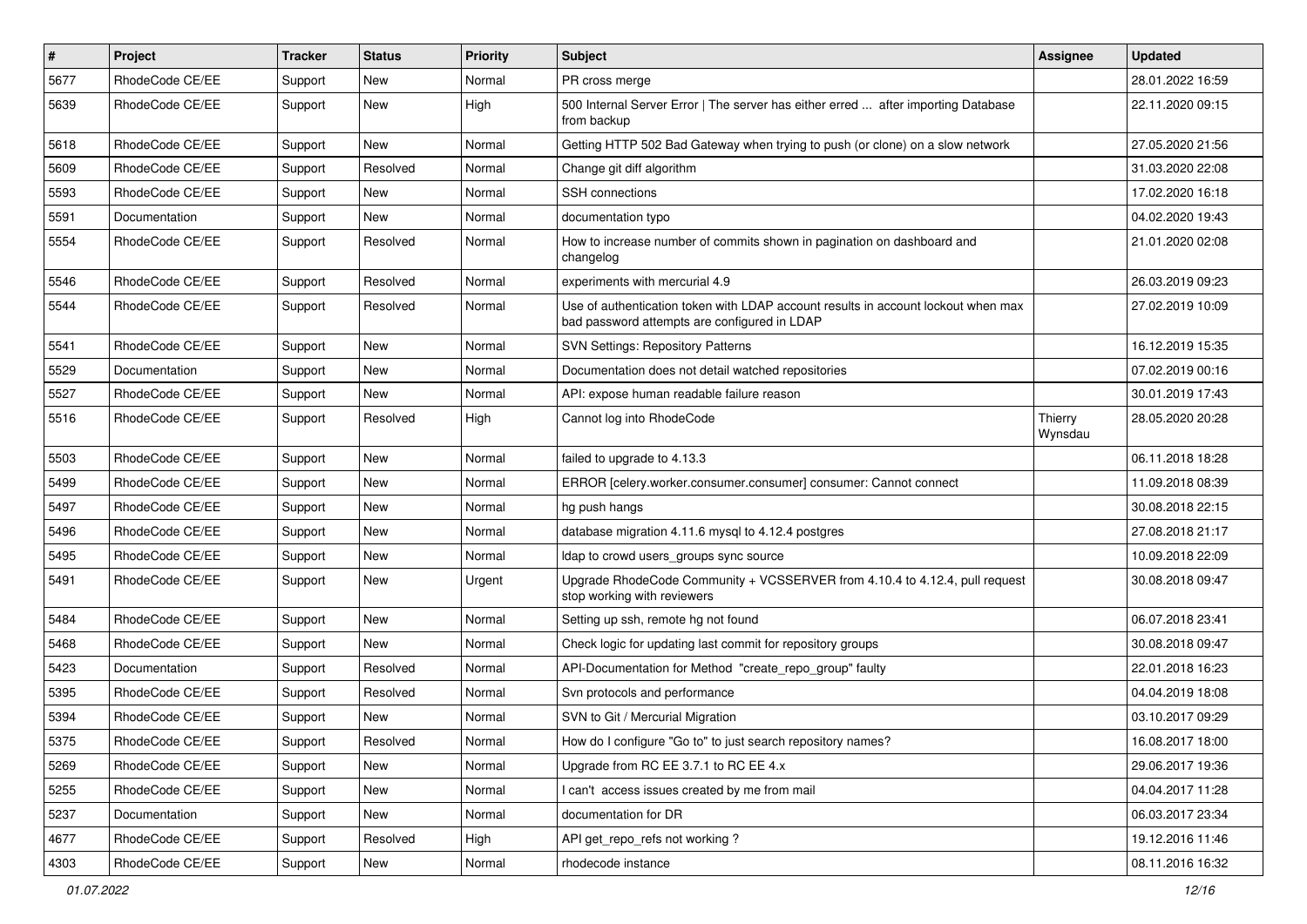| $\pmb{\#}$ | <b>Project</b>  | <b>Tracker</b> | <b>Status</b> | <b>Priority</b> | Subject                                                                                   | <b>Assignee</b>              | <b>Updated</b>   |
|------------|-----------------|----------------|---------------|-----------------|-------------------------------------------------------------------------------------------|------------------------------|------------------|
| 4269       | RhodeCode CE/EE | Support        | Resolved      | Normal          | Allow flash messages to be permanently surpressed                                         | Marcin Lulek                 | 14.10.2016 12:46 |
| 4252       | RhodeCode CE/EE | Support        | New           | Normal          | Backup & Recovery                                                                         |                              | 07.10.2016 19:47 |
| 4244       | RhodeCode CE/EE | Support        | Resolved      | Normal          | mod_dav_svn template error when using auth_realm with spaces in it                        | Martin<br><b>Bornhold</b>    | 28.09.2016 12:07 |
| 4243       | RhodeCode CE/EE | Support        | Resolved      | High            | Gist visibility update?                                                                   | Martin<br>Bornhold           | 27.09.2016 06:40 |
| 4227       | RhodeCode CE/EE | Support        | Resolved      | Normal          | VBScript files detected as text/plain - no syntax highlighting                            |                              | 14.09.2016 22:38 |
| 4081       | RhodeCode CE/EE | Support        | Resolved      | Normal          | Receiving server 500 error when trying to clone repo from windows client using<br>eclipse |                              | 12.07.2016 14:30 |
| 3967       | RhodeCode CE/EE | Support        | In Progress   | Normal          | Server 500 error                                                                          |                              | 11.08.2016 13:39 |
| 3364       | RhodeCode CE/EE | Support        | New           | High            | Allow Specifying the Commit Message for Pull Request Merges                               |                              | 17.04.2018 21:51 |
| 3332       | RhodeCode CE/EE | Support        | <b>New</b>    | Normal          | LDAP settings page: Add button "test connection"                                          |                              | 17.03.2016 10:23 |
| 5537       | RhodeCode CE/EE | Task           | Resolved      | Normal          | Add owner to create_pull_request API                                                      |                              | 28.02.2019 13:52 |
| 5408       | Documentation   | Task           | Resolved      | Low             | Upate nginx documentation for non standard SSL port                                       |                              | 12.07.2018 23:21 |
| 5404       | RhodeCode CE/EE | Task           | New           | Normal          | Add an option to detach review rules when deleting an user                                |                              | 22.11.2017 11:23 |
| 5400       | RhodeCode CE/EE | Task           | <b>New</b>    | Normal          | User group - subgroup support                                                             |                              | 06.11.2017 22:00 |
| 5391       | RhodeCode CE/EE | Task           | Resolved      | High            | Secure Email change                                                                       |                              | 17.04.2018 21:50 |
| 5386       | RhodeCode CE/EE | Task           | Resolved      | Normal          | Increase security for Email Change                                                        | Marcin<br>Kuzminski<br>[CTO] | 17.02.2018 17:29 |
| 5343       | RhodeCode CE/EE | Task           | Resolved      | Normal          | SSH key management and SSH support                                                        |                              | 18.08.2017 23:50 |
| 5326       | RhodeCode CE/EE | Task           | Resolved      | Normal          | Public usergroup profile                                                                  | Bartłomiej<br>Wołyńczyk      | 22.02.2018 15:44 |
| 5270       | RhodeCode CE/EE | Task           | New           | Normal          | Comments updates                                                                          | Bartłomiej<br>Wołyńczyk      | 17.04.2018 21:51 |
| 5265       | RhodeCode CE/EE | Task           | Resolved      | Normal          | Enable phases support                                                                     |                              | 11.05.2017 11:10 |
| 5235       | RhodeCode CE/EE | Task           | Resolved      | Normal          | relative image support                                                                    |                              | 10.03.2017 23:37 |
| 5229       | RhodeCode CE/EE | Task           | Resolved      | Normal          | add support for https://clipboardjs.com/                                                  |                              | 21.01.2020 02:19 |
| 5225       | RhodeCode CE/EE | Task           | Resolved      | Normal          | add tag of author/contribitor to comments                                                 |                              | 11.05.2017 11:10 |
| 5221       | RhodeCode CE/EE | Task           | Resolved      | Normal          | Missing comment type in emails                                                            |                              | 19.02.2017 21:46 |
| 5207       | RhodeCode CE/EE | Task           | Resolved      | Low             | Release 4.6.1                                                                             |                              | 13.02.2017 18:04 |
| 5203       | RhodeCode CE/EE | Task           | Resolved      | Normal          | optimise large repos speed                                                                |                              | 08.09.2017 16:10 |
| 5202       | RhodeCode CE/EE | Task           | Resolved      | Normal          | run git gc and git repack on GIT repos when we have a scheduler via celery in<br>pyramid  |                              | 04.12.2017 20:49 |
| 5201       | RhodeCode CE/EE | Task           | Resolved      | Normal          | API: implement describe-methods                                                           |                              | 13.02.2017 15:57 |
| 5200       | RhodeCode CE/EE | Task           | New           | Normal          | investigate search improvements                                                           |                              | 16.12.2019 16:04 |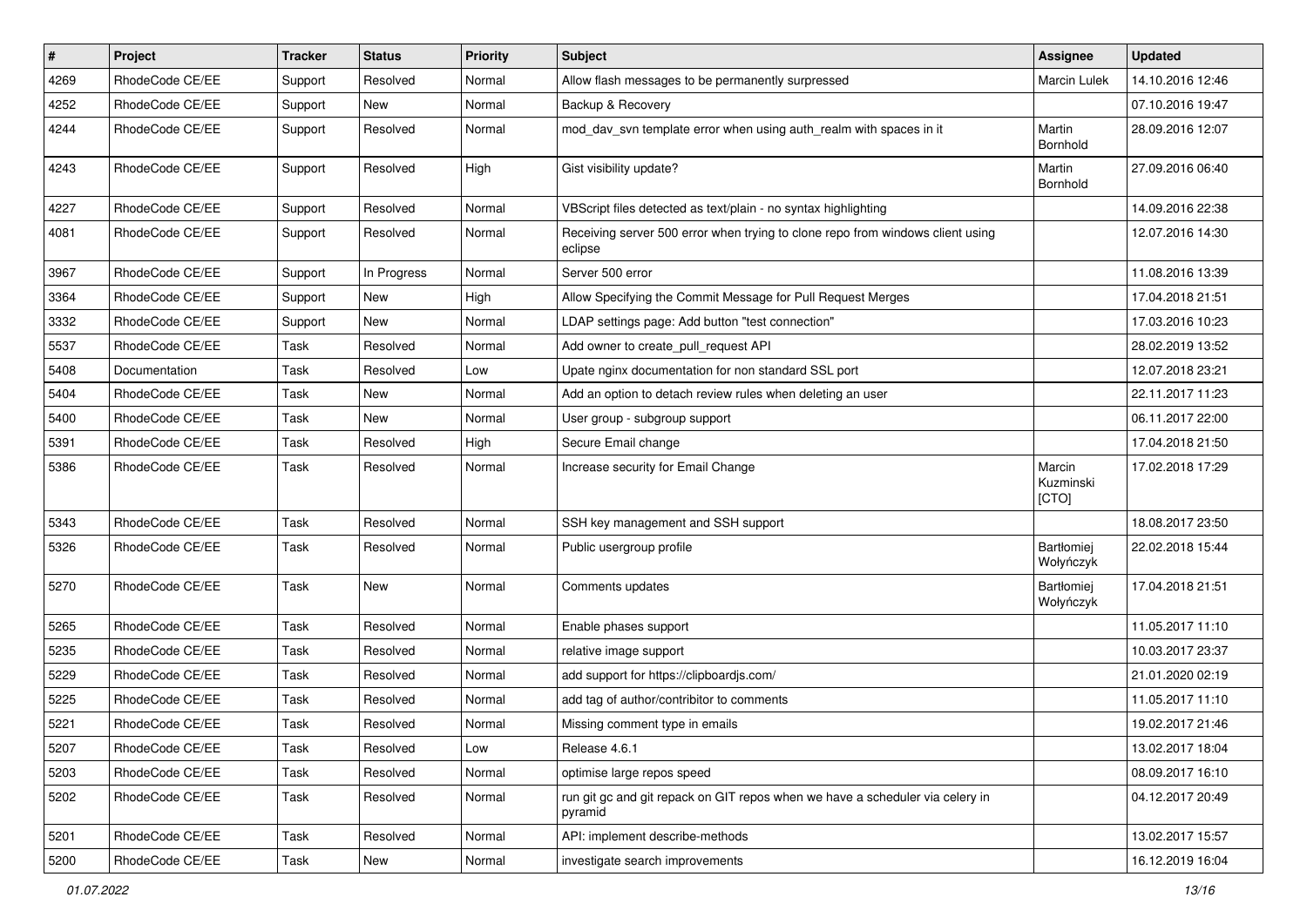| $\vert$ # | Project         | <b>Tracker</b> | <b>Status</b> | <b>Priority</b> | <b>Subject</b>                                                                                     | Assignee                     | <b>Updated</b>   |
|-----------|-----------------|----------------|---------------|-----------------|----------------------------------------------------------------------------------------------------|------------------------------|------------------|
| 5198      | RhodeCode CE/EE | Task           | Resolved      | Normal          | remove pyro4 from enterprise                                                                       |                              | 07.02.2017 19:28 |
| 5184      | RhodeCode CE/EE | Task           | Resolved      | Normal          | bump pyramid to 1.7.X                                                                              |                              | 06.02.2017 21:50 |
| 5150      | RhodeCode CE/EE | Task           | Resolved      | Normal          | Password reset promts in my account should be hidden in accounts that are not of<br>type rhodecode | Marcin<br>Kuzminski<br>[CTO] | 02.01.2017 16:34 |
| 4678      | RhodeCode CE/EE | Task           | Resolved      | Normal          | Release 4.5.2                                                                                      |                              | 19.12.2016 17:32 |
| 4670      | RhodeCode CE/EE | Task           | Resolved      | Normal          | Release 4.5.1                                                                                      | Marcin<br>Kuzminski<br>[CTO] | 06.12.2016 21:13 |
| 4669      | RhodeCode CE/EE | Task           | New           | Normal          | disable pytest sugar on nix-build                                                                  |                              | 01.12.2016 12:52 |
| 4666      | RhodeCode CE/EE | Task           | Resolved      | Normal          | Bump git and mercurial to latest versions                                                          |                              | 02.12.2016 19:01 |
| 4312      | RhodeCode CE/EE | Task           | <b>New</b>    | Normal          | Storage location changes                                                                           |                              | 11.07.2017 13:31 |
| 4311      | RhodeCode CE/EE | <b>Task</b>    | Resolved      | Normal          | Diffs feedback                                                                                     | Daniel D                     | 26.11.2016 14:10 |
| 4305      | RhodeCode CE/EE | Task           | Resolved      | Normal          | Meta-tagging could be excluded from limit                                                          |                              | 09.11.2016 19:27 |
| 4299      | RhodeCode CE/EE | Task           | New           | Normal          | TEMPLATE repo groups                                                                               |                              | 22.09.2017 10:26 |
| 4297      | RhodeCode CE/EE | Task           | Resolved      | Normal          | redo the my-pull-requests page to use the datagrid                                                 | Marcin<br>Kuzminski<br>[CTO] | 01.11.2016 09:31 |
| 4290      | RhodeCode CE/EE | Task           | <b>New</b>    | Normal          | Allow to transplant the review status to merged commits                                            |                              | 17.04.2018 21:50 |
| 4289      | RhodeCode CE/EE | Task           | <b>New</b>    | Low             | [ce, ee] clean up pygments lexer functions + handling                                              | Daniel D                     | 21.10.2016 14:44 |
| 4288      | RhodeCode CE/EE | Task           | Resolved      | Normal          | [ce, ee] unify controllers that use diffs                                                          | Daniel D                     | 02.08.2017 11:41 |
| 4283      | RhodeCode CE/EE | Task           | Resolved      | Normal          | bump whoosh to 2.7.4 release                                                                       |                              | 13.12.2016 21:08 |
| 4282      | RhodeCode CE/EE | Task           | Resolved      | Normal          | Add inode limit together with disk usage                                                           | Marcin<br>Kuzminski<br>[CTO] | 19.10.2016 12:18 |
| 4281      | RhodeCode CE/EE | Task           | Resolved      | Normal          | Fix docs on To `increase database performance`                                                     | Marcin<br>Kuzminski<br>[CTO] | 18.10.2016 16:39 |
| 4259      | RhodeCode CE/EE | Task           | Resolved      | Low             | Events, create post-create-user event                                                              | Daniel D                     | 30.01.2017 20:11 |
| 4251      | RhodeCode CE/EE | Task           | Feedback      | High            | [customer] Pull request with subrepos                                                              | Martin<br>Bornhold           | 10.11.2016 17:52 |
| 4246      | RhodeCode CE/EE | Task           | New           | Normal          | [ce, ee, vcs, git] add tests for annotated git tags                                                | Daniel D                     | 13.02.2018 18:03 |
| 4245      | RhodeCode CE/EE | Task           | Resolved      | Normal          | Convert control command to use http mode by default                                                | Marcin<br>Kuzminski<br>[CTO] | 14.10.2016 16:13 |
| 4238      | RhodeCode CE/EE | Task           | Resolved      | Normal          | default reviewers updates                                                                          | Daniel D                     | 06.10.2016 14:26 |
| 4237      | RhodeCode CE/EE | Task           | Resolved      | Normal          | Enable HTTP support                                                                                | Martin<br>Bornhold           | 12.10.2016 11:51 |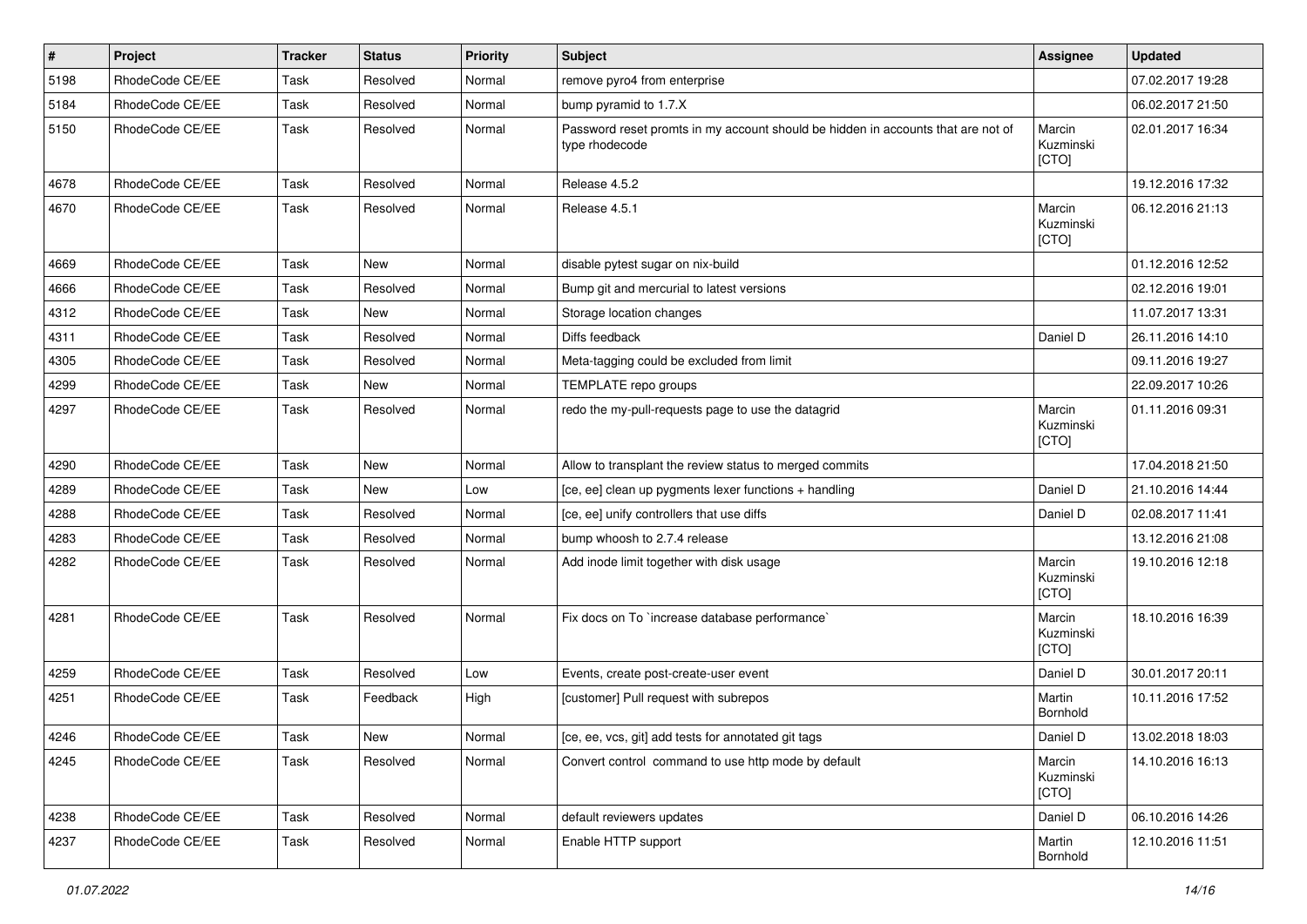| $\vert$ # | Project              | <b>Tracker</b> | <b>Status</b> | Priority | Subject                                                                                               | <b>Assignee</b>              | <b>Updated</b>   |
|-----------|----------------------|----------------|---------------|----------|-------------------------------------------------------------------------------------------------------|------------------------------|------------------|
| 4235      | RhodeCode CE/EE      | Task           | Resolved      | High     | Support GIT LFS server                                                                                |                              | 23.03.2017 17:24 |
| 4234      | RhodeCode CE/EE      | Task           | <b>New</b>    | Normal   | prepare and test RhodeCode VM image for AWS                                                           | <b>Marcin Lulek</b>          | 11.07.2017 13:32 |
| 4216      | RhodeCode CE/EE      | Task           | New           | Normal   | [ux, renderers] implement consistent rendering for text fields                                        |                              | 06.09.2016 11:46 |
| 4203      | RhodeCode CE/EE      | Task           | Resolved      | Normal   | Get rid of svn.proxy.parent_path_root, and replace it with reading storage location<br>from Database  | Martin<br>Bornhold           | 22.09.2016 14:31 |
| 4202      | RhodeCode CE/EE      | Task           | Resolved      | Normal   | Polish the 503.html page                                                                              | Daniel D                     | 30.08.2016 23:54 |
| 4197      | RhodeCode CE/EE      | Task           | <b>New</b>    | Normal   | [ce, ee] get list of users with their permissions to a repository                                     | Daniel D                     | 22.09.2017 10:30 |
| 4194      | RhodeCode CE/EE      | Task           | Resolved      | Normal   | move svn http backend out of labs into a real VCS settings                                            | Lisa Quatmann                | 14.09.2016 23:16 |
| 4181      | RhodeCode CE/EE      | Task           | Resolved      | Normal   | Integrations: allow root repos only integrations                                                      | Daniel D                     | 31.08.2016 17:44 |
| 4180      | RhodeCode CE/EE      | Task           | Resolved      | Normal   | integrations: possible limit the updates sent                                                         | Daniel D                     | 22.08.2016 12:22 |
| 4179      | RhodeCode CE/EE      | Task           | New           | Normal   | [ce, ee] refine perms summary list                                                                    | Daniel D                     | 14.09.2016 12:09 |
| 4169      | RhodeCode CE/EE      | Task           | Resolved      | Normal   | re-architecture celery support                                                                        |                              | 17.11.2017 19:21 |
| 4163      | RhodeCode CE/EE      | Task           | <b>New</b>    | Normal   | [ce, ee] celery refactor + upgrade                                                                    |                              | 15.08.2016 12:32 |
| 4153      | RhodeCode CE/EE      | Task           | Resolved      | Normal   | Optimize readme fetching by changing the system of readme detection                                   | Johannes<br>Bornhold         | 09.09.2016 10:17 |
| 4151      | RhodeCode CE/EE      | Task           | Resolved      | Normal   | [packaging] Subversion to current 1.9.X                                                               |                              | 09.09.2016 10:18 |
| 4147      | RhodeCode CE/EE      | Task           | New           | Normal   | [ce, ee, docs] Events documentation                                                                   | Daniel D                     | 15.08.2016 12:33 |
| 4140      | RhodeCode CE/EE      | Task           | Resolved      | Normal   | Check middleware chain status, and Verify that special middleware is catching<br>exceptions correctly |                              | 23.08.2016 12:13 |
| 4120      | RhodeCode CE/EE      | Task           | New           | Normal   | [ce] replace get_repo_nodes api                                                                       | Daniel D                     | 17.04.2018 21:49 |
| 4108      | RhodeCode CE/EE      | Task           | Resolved      | Normal   | Release 4.2.2                                                                                         |                              | 14.10.2016 13:08 |
| 4052      | RhodeCode Appenlight | Task           | <b>New</b>    | Normal   | release fixes                                                                                         | <b>Marcin Lulek</b>          | 29.06.2016 12:14 |
| 4051      | RhodeCode CE/EE      | Task           | New           | Normal   | [ux, renderering] Consistent formatting on text fields.                                               |                              | 22.09.2017 10:27 |
| 4045      | RhodeCode CE/EE      | Task           | New           | Normal   | File permissions                                                                                      |                              | 17.04.2018 21:49 |
| 4003      | RhodeCode CE/EE      | Task           | Resolved      | Normal   | User personal repository groups improvements                                                          |                              | 07.11.2016 16:12 |
| 3556      | RhodeCode CE/EE      | Task           | Resolved      | Normal   | Disable and rename initial_repo_scan flag                                                             | Marcin<br>Kuzminski<br>[CTO] | 22.04.2016 14:33 |
| 3504      | RhodeCode CE/EE      | Task           | In Progress   | Normal   | [routing] Move static assets under a common prefix                                                    |                              | 19.07.2016 12:27 |
| 3484      | RhodeCode CE/EE      | Task           | New           | Normal   | oauth: reduce required permissions for 3rd party                                                      |                              | 13.04.2016 12:33 |
| 3454      | RhodeCode CE/EE      | Task           | Feedback      | Normal   | [ce/ee] visually differentiate the two editions                                                       | Marcin<br>Kuzminski<br>[CTO] | 10.08.2016 03:30 |
| 3377      | RhodeCode CE/EE      | Task           | New           | Normal   | extra fields types extensions                                                                         |                              | 24.03.2016 15:23 |
| 3376      | RhodeCode CE/EE      | Task           | New           | Normal   | Repo action plugins                                                                                   |                              | 24.03.2016 15:21 |